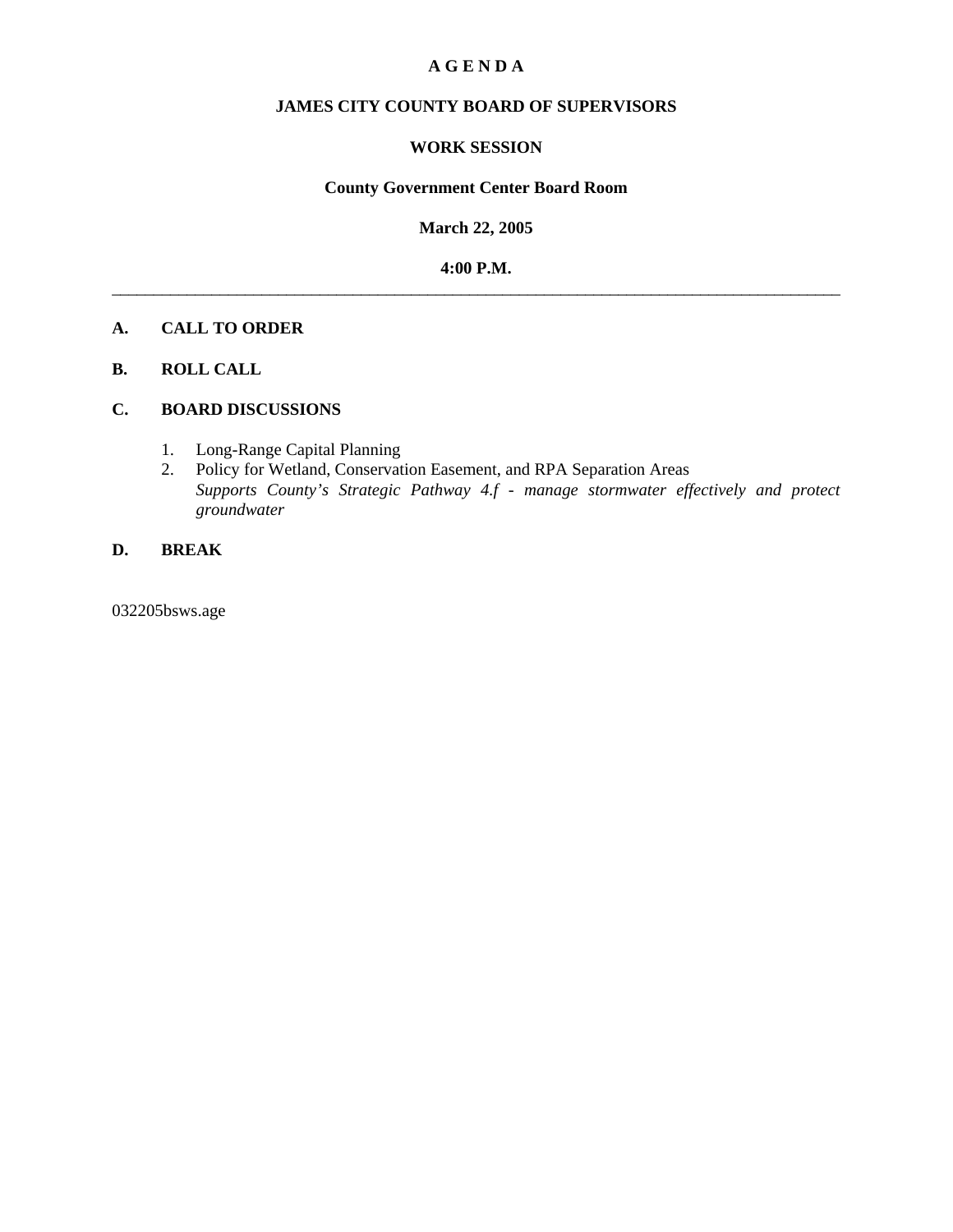### **M E M O R A N D U M**

| DATE:    | March 22, 2005                                                 |
|----------|----------------------------------------------------------------|
| TO:      | The Board of Supervisors                                       |
| FROM:    | John E. McDonald, Manager of Financial and Management Services |
| SUBJECT: | Long-Range Capital Planning                                    |
|          |                                                                |

David Rose and Courtney Rogers from Davenport & Company LLC will be present to take the Board through an analysis of the fiscal impact of the debt service costs associated with the County's Long-Range Capital Planning.

To briefly summarize the assumptions and conclusions of the Davenport study:

- The existing debt service reserves will handle the increased costs of \$62,120,000 in borrowings assumed to close in May 2005 without any additional tax impact. These financings are for the construction of the new high school, the new multi-purpose school building, the Thomas Nelson Community College on- and off-site infrastructure improvements, and the community sports facility. Construction spending on these four projects is expected to occur over the next two years. The "two cents" equivalent contribution to the Debt Service Fund now in place will shift in FY 2008 to cover the increased operating spending needed to open the high school.
- Additional debt issues totaling \$55 million for a referendum on parks and recreation, a new elementary school, \$5 million in school expansion projects, and a new middle school will be staggered over the next three years and is expected to have an impact on tax rates beginning in FY 2008. Based on certain assumptions, primarily the timing and the size of the debt issues, which could change, the predicted capital impact is for a dedicated 2-cents on the real property tax for debt service to begin in FY 2008 and continue for three to five years. This does not include any projected tax impact for the increased operating costs of these new facilities, which would also need to be factored in. The current assumptions are that a new elementary school will open in August 2008, and a new middle school in August 2010. The FY 2006 budget will include a proposal to begin a "ramp up" to that two-cent requirement, beginning in FY 2006.
- The Davenport presentation addresses greenspace and Purchase of Development Rights (PDR) financing options differently; with a dedicated revenue stream and no operating expenses these two items can be handled independently.
- Davenport was not asked to evaluate financing options for the Stonehouse Elementary School addition or the Norge Elementary School improvements to allow for expanded capacity at both schools. Both are recommended to be financed in the FY 2006 County Capital Budget without additional borrowing. The D.J. Montague Elementary School expansion, not part of the School's five-year Capital Improvement Program (CIP), is included in what Davenport is evaluating as school expansion projects.
- Accelerating the financings for the new elementary and middle schools by a year August 2007 and August 2009 openings, respectively, would accelerate the need for the additional 2-cents revenue equivalent by a year, to begin in FY 2007 rather than FY 2008.

The Davenport & Company LLC presentation material will be forwarded to the Board. Please review this material carefully and offer any comments and/or questions you have for either the Davenport representatives or staff.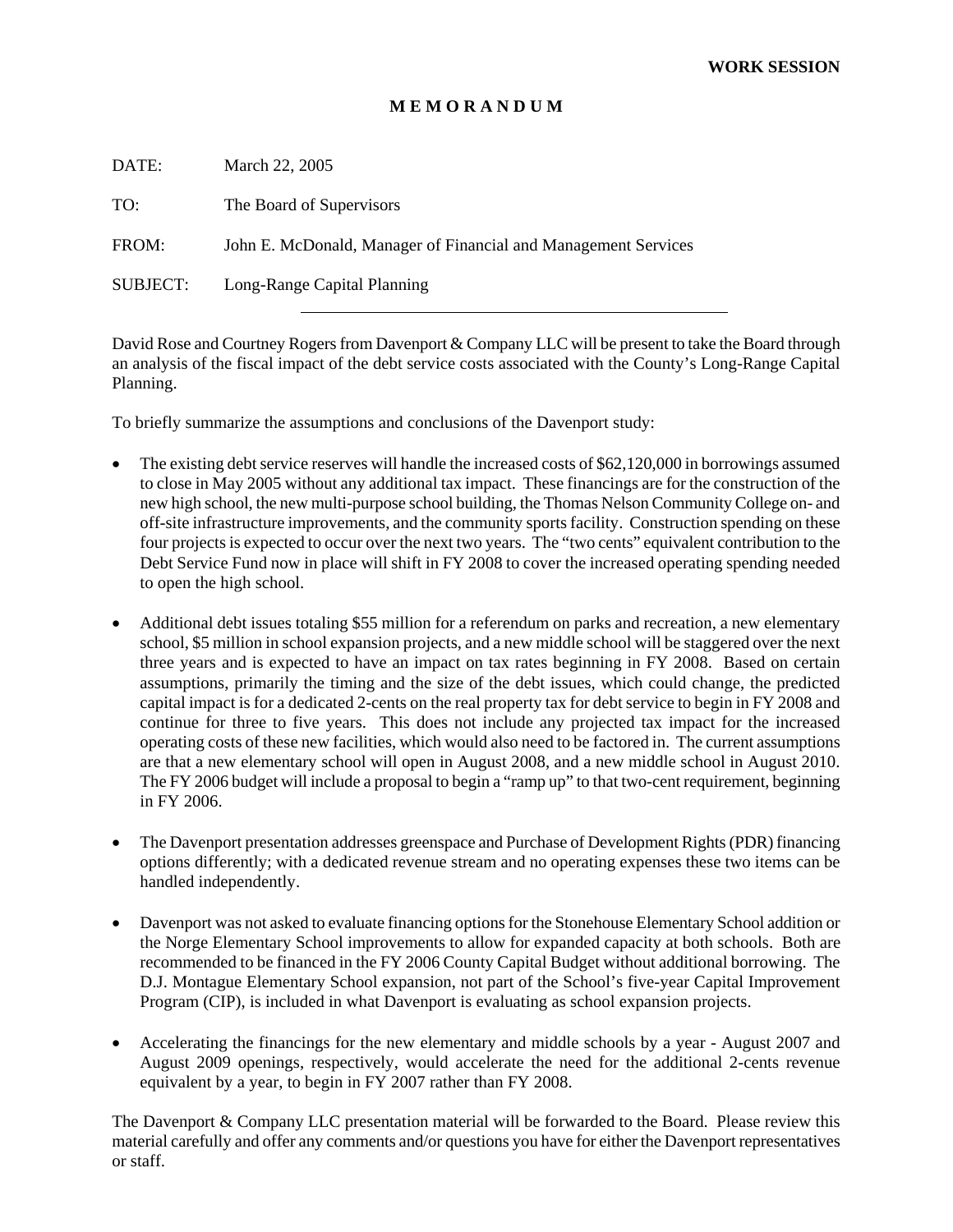Long-Range Capital Planning March 22, 2005 Page 2

> $\overline{a}$ John E. McDonald

JEM/gs capitalplng.mem

Attachment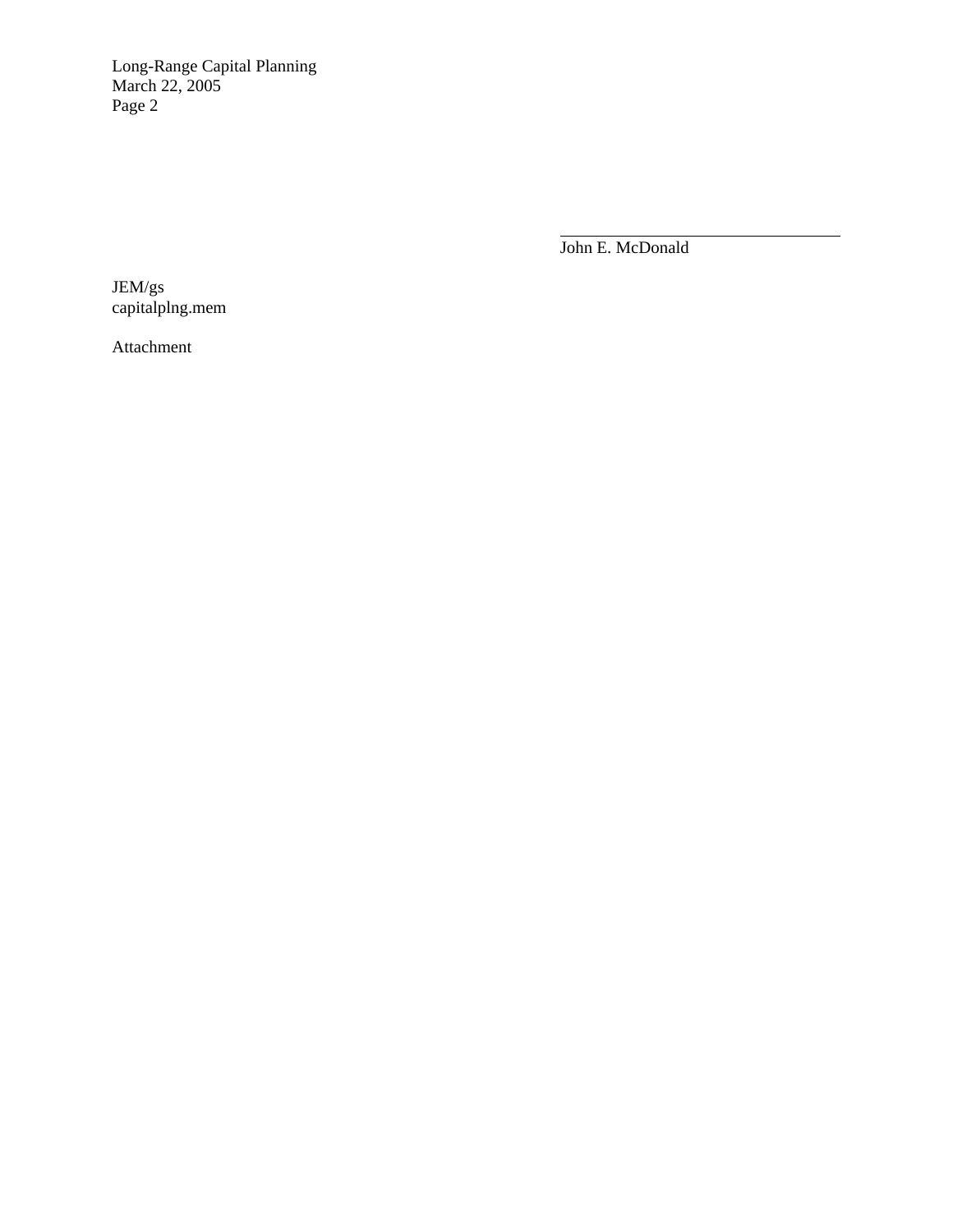**Presentation to** James City County, Virginia

 $\label{eq:2.1} \begin{split} \mathcal{L}_{\text{max}}(\mathcal{L}_{\text{max}}(\mathbf{X}, \mathbf{X})) = \mathcal{L}_{\text{max}}(\mathbf{X}, \mathbf{X}) \\ = \mathcal{L}_{\text{max}}(\mathbf{X}, \mathbf{X}) = \mathcal{L}_{\text{max}}(\mathbf{X}, \mathbf{X}) \end{split}$ 

 $\cdot$ 

 $\sim 100$ 



**Current Financial Status and Effect** of Long Range Capital Financing

March 22, 2005

Davenport & Company LLC

 $\label{eq:2.1} \frac{1}{\sqrt{2}}\sum_{i=1}^n\frac{1}{\sqrt{2}}\sum_{i=1}^n\frac{1}{\sqrt{2}}\sum_{i=1}^n\frac{1}{\sqrt{2}}\sum_{i=1}^n\frac{1}{\sqrt{2}}\sum_{i=1}^n\frac{1}{\sqrt{2}}\sum_{i=1}^n\frac{1}{\sqrt{2}}\sum_{i=1}^n\frac{1}{\sqrt{2}}\sum_{i=1}^n\frac{1}{\sqrt{2}}\sum_{i=1}^n\frac{1}{\sqrt{2}}\sum_{i=1}^n\frac{1}{\sqrt{2}}\sum_{i=1}^n\frac$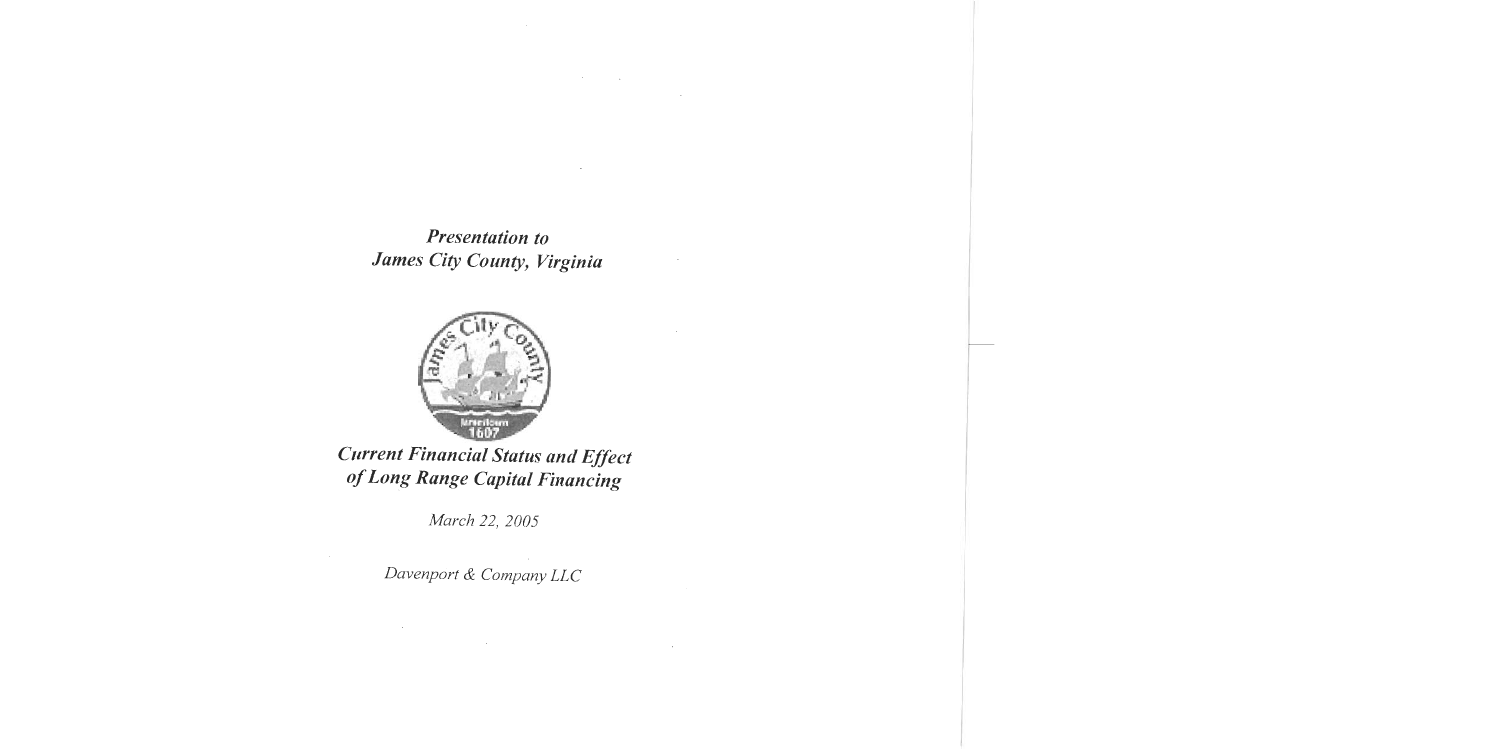

### **Table of Contents**

|                                                                                                    | Tab |
|----------------------------------------------------------------------------------------------------|-----|
| Capital Improvement Program Funding                                                                |     |
| Capital Improvement Program Debt Affordability                                                     |     |
| Capital Improvement Program Impact on Key Ratios<br>and Comparison with Selected Virginia Counties |     |

### Appendix

Historic and Projected Demographic and Financial Data  $\overline{A}$ 

 $\sim$ 

 $\sim$ 

 $\sim 10^{11}$ 

 $\sim$   $\sim$ 

James City County, Virginia March 22, 2005 Page 2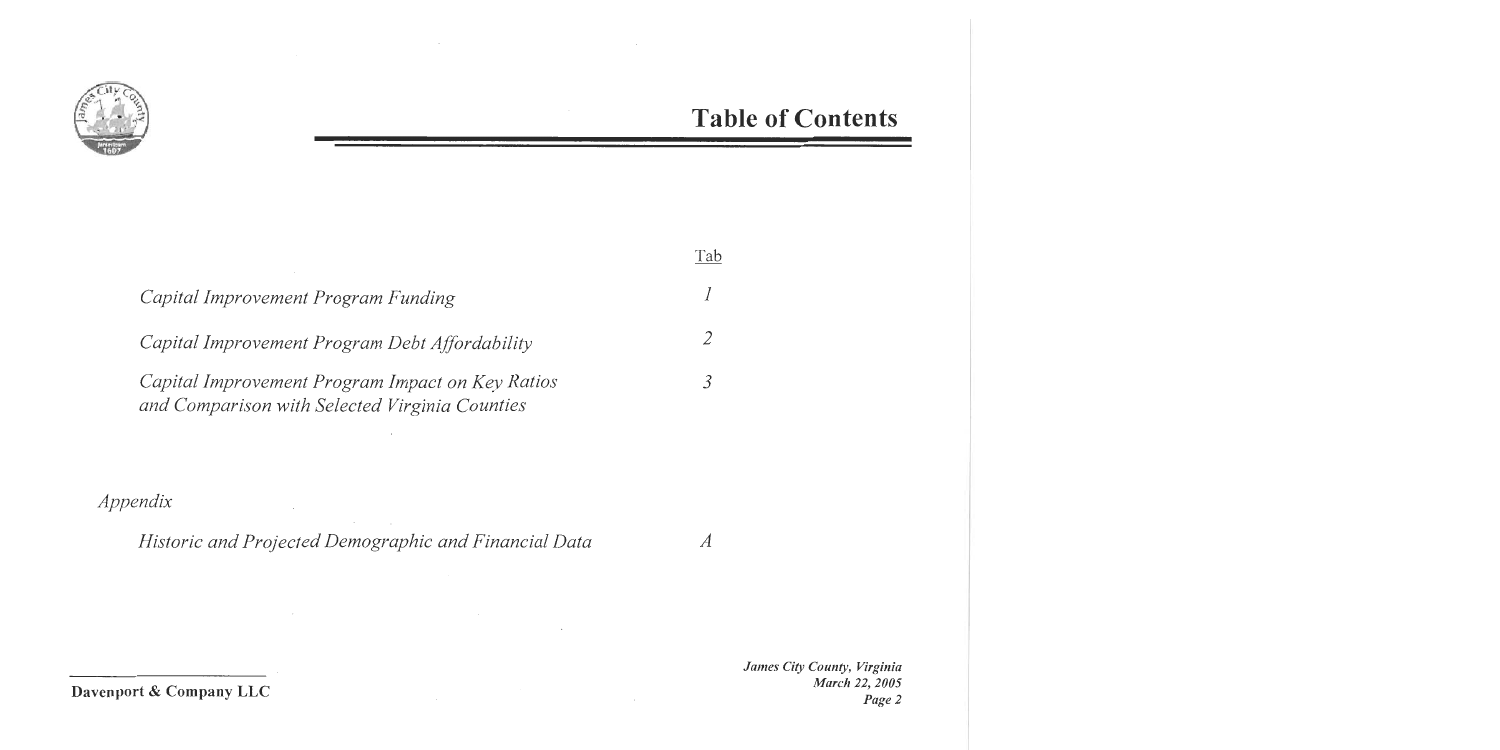

# **Capital Improvement Program Funding**

 $\mathcal{O}(\mathcal{O}_\mathcal{O})$  . The contract of the contract of the contract of the contract of the contract of the contract of the contract of the contract of the contract of the contract of the contract of the contract of the co

 $\mathcal{O}(10^{11} \, \mathrm{Mpc})$  . The  $\mathcal{O}(10^{11} \, \mathrm{Mpc})$ 

 $\cdot$ 

Davenport & Company LLC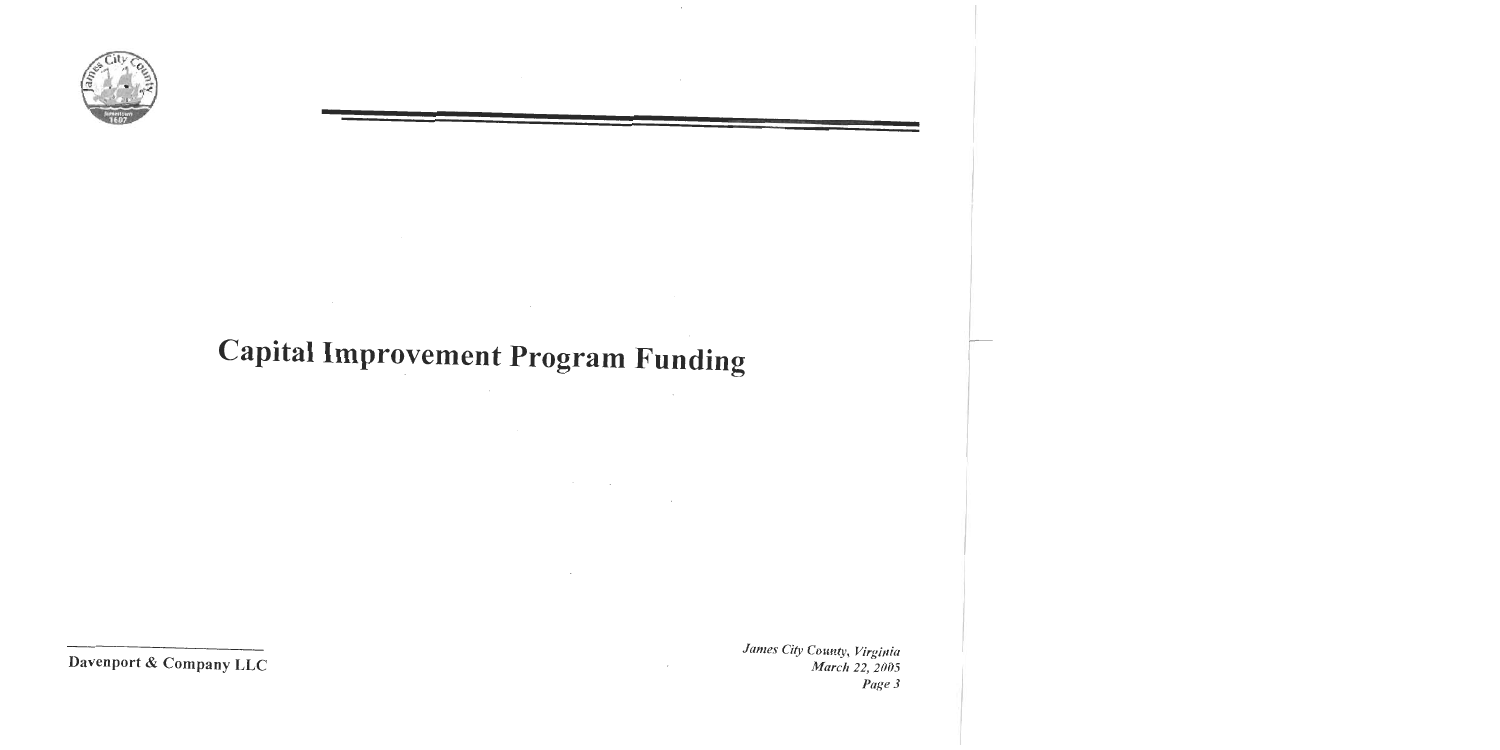

## **Existing Debt Service**

#### **Debt Service Requirements**

|      | Principal        | Interest             | Total         |
|------|------------------|----------------------|---------------|
|      | \$92,130,116     | \$30,987,975         | \$123,118,092 |
| 2005 | \$6,471,051      | \$4,109,821          | \$10,580,872  |
| 2006 | 6,775,460        | 3,833,885            | 10,609,344    |
| 2007 | 6,948,702        | 3,519,786            | 10,468,489    |
| 2008 | 6,660,257        | 3,230,779            | 9,891,036.    |
| 2009 | 6,713,935        | 2,944,744            | 9,658,679     |
| 2010 | 7.332,900        | 2,651,432            | 9,984,332     |
| 2011 | 6,564,035        | 2,326,296            | 8,890,331     |
| 2012 | 6,366,290        | 2,052,941            | 8,419,231     |
| 2013 | 6,206,385        | 1,764,017            | 7,970,402     |
| 2014 | 6,371,300        | 1,455,329            | 7,826,629     |
| 2015 | 6,677,400        | 1,134,776            | 7,812,176.    |
| 2016 | 6,645,400        | 819,531              | 7,464,931     |
| 2017 | 3,951,000        | 566,474              | 4,517,474     |
| 2018 | 4,158,000        | 357,082              | 4,515,082     |
| 2019 | 2,763,000        | 180,980              | 2,943,980     |
| 2020 | 1,525,000        | 40,103               | 1,565,103     |
| 2021 | $\theta$         | $\theta$             | 0             |
| 2022 | 0                | $\overline{0}$<br>J. | 0             |
| 2023 | $\theta$         | $\theta$             | 0             |
| 2024 | $\boldsymbol{0}$ | 0                    | 0             |
| 2025 | $\theta$         | $\theta$             | 0             |
|      |                  |                      |               |

 $\sim 10^7$ 

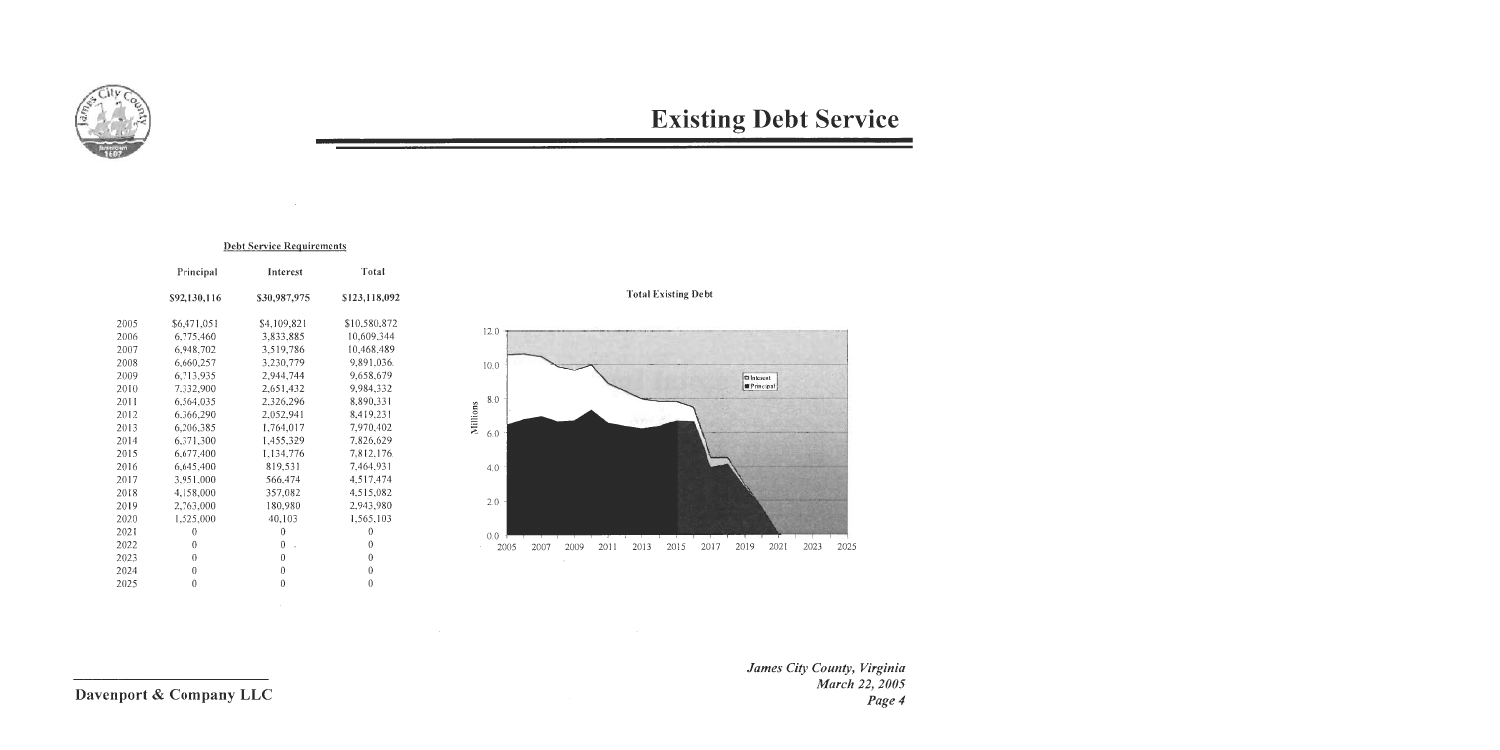

|                          | <b>Projects</b>                  | <b>Estimated</b><br><b>Funding</b><br><b>Required</b> | <b>Funding</b><br><b>Timing</b> | <i><b>Amortization</b></i>     | <b>Estimated</b><br><b>Interest Rate</b><br><u>Range</u> |
|--------------------------|----------------------------------|-------------------------------------------------------|---------------------------------|--------------------------------|----------------------------------------------------------|
| $\overline{\mathcal{A}}$ | New High School                  | \$39,820,000                                          | Spring 2005                     | 25 Years<br>Level Debt Service | $3.20 - 5.25\%$                                          |
| $\overline{\mathcal{A}}$ | TNCC/Warhill Site work           | 18,500,000                                            | Spring 2005                     | 20 Years<br>Level Debt Service | $3.30 - 5.25\%$                                          |
| $\overline{\mathcal{A}}$ | <b>Student Services Building</b> | 3,800,000                                             | Spring 2005                     | 20 Years<br>Level Debt Service | $3.30 - 5.25\%$                                          |
|                          |                                  | \$62,120,000                                          |                                 |                                |                                                          |

Davenport & Company LLC

 $\lambda$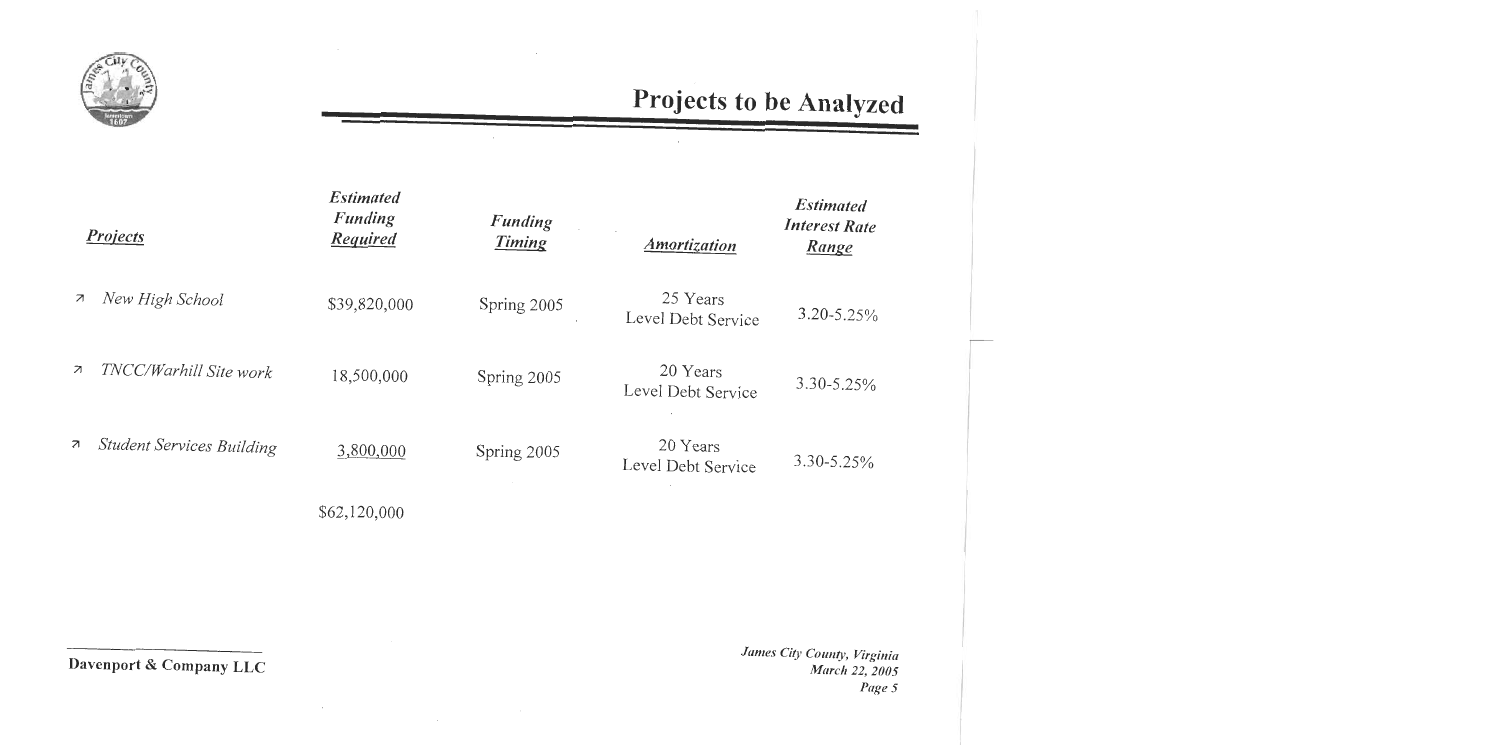

## **Existing & Proposed New Debt Service**

#### **Proposed Debt Service Requirements**

|      | Principal    | Interest     | Total         | Existing<br>Debt Service | Total<br>Debt Service |
|------|--------------|--------------|---------------|--------------------------|-----------------------|
|      | \$61,925,000 | \$44,149,225 | \$106,074,225 | \$123,118,092            | \$229,192,317         |
| 2005 | \$0          | \$0          | \$0           | \$10,580,872             | \$10,580,872          |
| 2006 | 1,465,000    | 2,022,490    | 3,487,490     | 10,609,344               | 14,096,834            |
| 2007 | 1,665,000    | 2,985,648    | 4,650,648     | 10,468,489               | 15,119,136            |
| 2008 | 1,725,000    | 2,926,633    | 4,651,633     | 9,891,036                | 14.542,669            |
| 2009 | 1,790,000    | 2,861,175    | 4,651,175     | 9,658,679                | 14,309,854            |
| 2010 | 1,860,000    | 2,793,250    | 4,653,250     | 9,984,332                | 14.637,582            |
| 2011 | 1,935,000    | 2,720,345    | 4,655.345     | 8,890,331                | 13.545,676            |
| 2012 | 2,010,000    | 2,642,080    | 4,652,080     | 8,419,231                | 13,071,311            |
| 2013 | 2,100,000    | 2,555,755    | 4,655,755     | 7,970,402                | 12,626,157            |
| 2014 | 2,180,000    | 2,465,565    | 4,645.565     | 7,826,629                | 12,472,194            |
| 2015 | 2,285,000    | 2,369,215    | 4,654,215     | 7,812,176                | 12,466,391            |
| 2016 | 2,390,000    | 2,265,365    | 4.655,365     | 7,464,931                | 12,120,296            |
| 2017 | 2,495,000    | 2,153,753    | 4,648,753     | 4,517,474                | 9,166,226             |
| 2018 | 2,645,000    | 2,009,170    | 4,654,170     | 4,515,082                | 9,169,252             |
| 2019 | 2,795,000    | 1,855,893    | 4,650,893     | 2,943,980                | 7,594,873             |
| 2020 | 2,955,000    | 1,693,925    | 4,648,925     | 1,565,103                | 6,214,028             |
| 2021 | 3,130,000    | 1,522,688    | 4,652,688     | $\theta$                 | 4,652,688             |
| 2022 | 3,310,000    | 1,341,308    | 4,651,308     | $\theta$                 | 4,651,308             |
| 2023 | 3,470,000    | 1,178,455    | 4,648,455     | $\theta$                 | 4,648,455             |
| 2024 | 3,645,000    | 1.007.733    | 4,652,733     | $\theta$                 | 4,652,733             |
| 2025 | 3,830,000    | 823,843      | 4,653,843     | $\theta$                 | 4,653,843             |
| 2026 | 2,210,000    | 630,618      | 2,840,618     | $\theta$                 | 2,840,618             |
| 2027 | 2,325,000    | 516,803      | 2,841,803     | $\overline{0}$           | 2,841,803             |
| 2028 | 2,440,000    | 397,065      | 2,837,065     | $\theta$                 | 2,837,065             |
| 2029 | 2,570,000    | 271,405      | 2,841,405     | $\overline{0}$           | 2,841,405             |
| 2030 | 2,700,000    | 139,050      | 2,839,050     | 0                        | 2,839,050             |
| 2031 | 0            | 0            | 0             | $\Omega$                 | $\theta$              |

 $\sim$ 



2005 2007 2009 2011 2013 2015 2017 2019 2021 2023 2025 2027 2029 2031

James City County, Virginia March 22, 2005 Page 6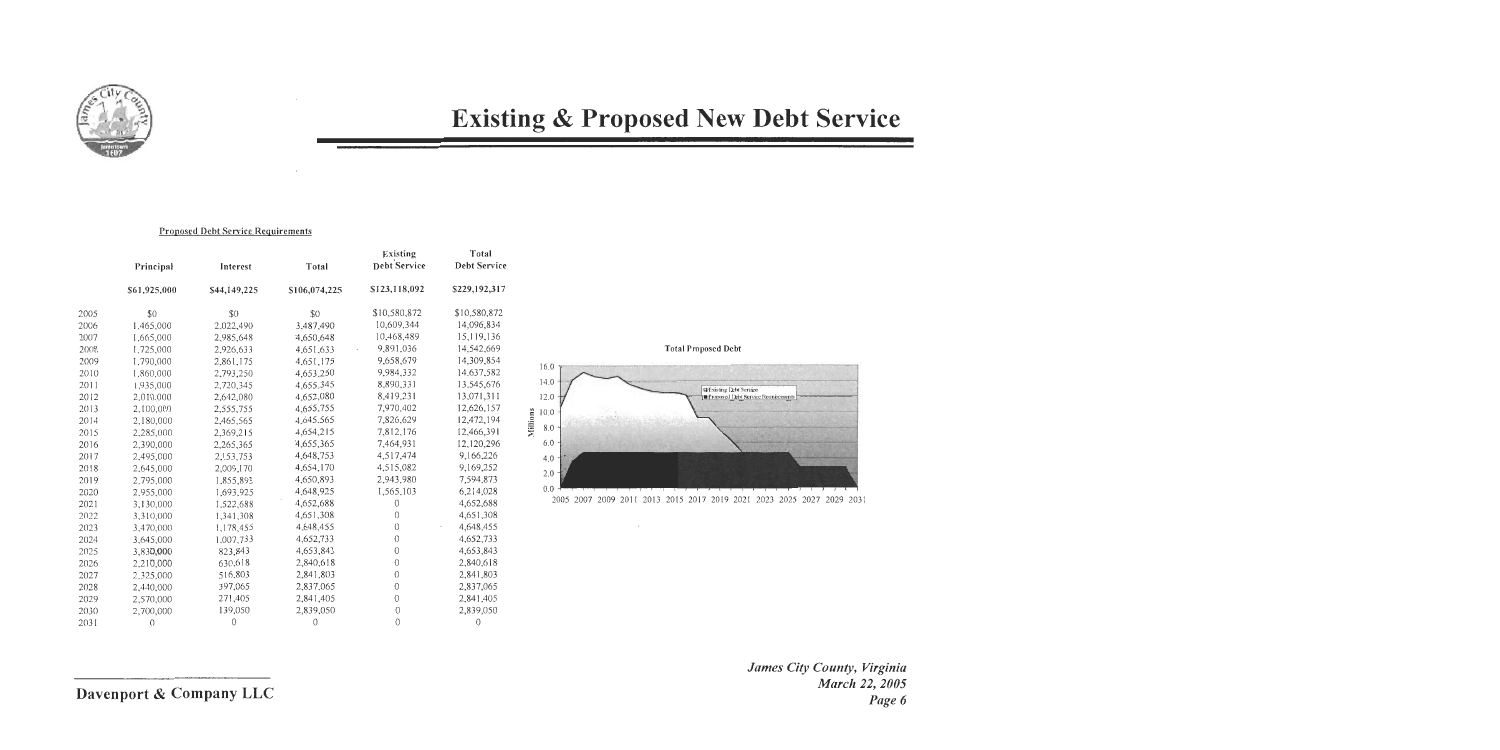

# **CIP Debt Affordability**

 $\sim 10^{11}$  km s  $^{-1}$ 

 $\sim 100$ 

 $\mathcal{L}^{\mathcal{L}}(\mathcal{L}^{\mathcal{L}}(\mathcal{L}^{\mathcal{L}}(\mathcal{L}^{\mathcal{L}}(\mathcal{L}^{\mathcal{L}}(\mathcal{L}^{\mathcal{L}}(\mathcal{L}^{\mathcal{L}}(\mathcal{L}^{\mathcal{L}}(\mathcal{L}^{\mathcal{L}}(\mathcal{L}^{\mathcal{L}}(\mathcal{L}^{\mathcal{L}}(\mathcal{L}^{\mathcal{L}}(\mathcal{L}^{\mathcal{L}}(\mathcal{L}^{\mathcal{L}}(\mathcal{L}^{\mathcal{L}}(\mathcal{L}^{\mathcal{L}}(\mathcal{L}^{\mathcal{L$ 

the control of the state of the control

 $\sim 10$ 

 $\sim 10^{-11}$ 

Davenport & Company LLC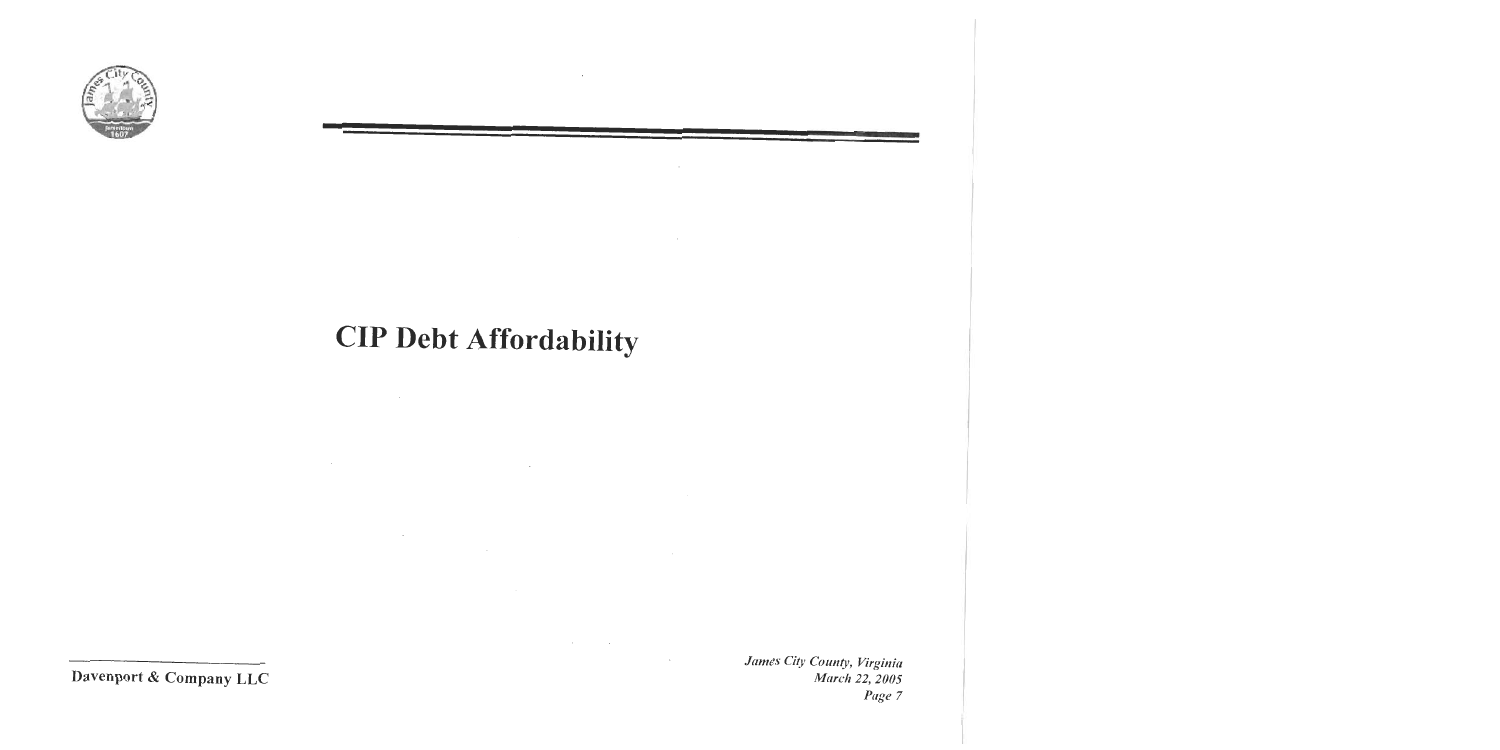

### **CIP Debt Affordability - Key Assumptions**

- Existing Debt Service as of January 1, 2005.  $\blacktriangleright$
- **Final Year of 2¢ for Capital is Fiscal Year 2007**  $\blacktriangleright$
- Assumes Budgeted Debt Service Grows at 4-5% each year.  $\blacktriangleright$
- Debt Service Fund used to Offset Debt Service Peaks.  $\blacktriangleright$

James City County, Virginia **March 22, 2005** Page 8

Davenport & Company LLC

 $\sim$ 

 $\sim$   $\sim$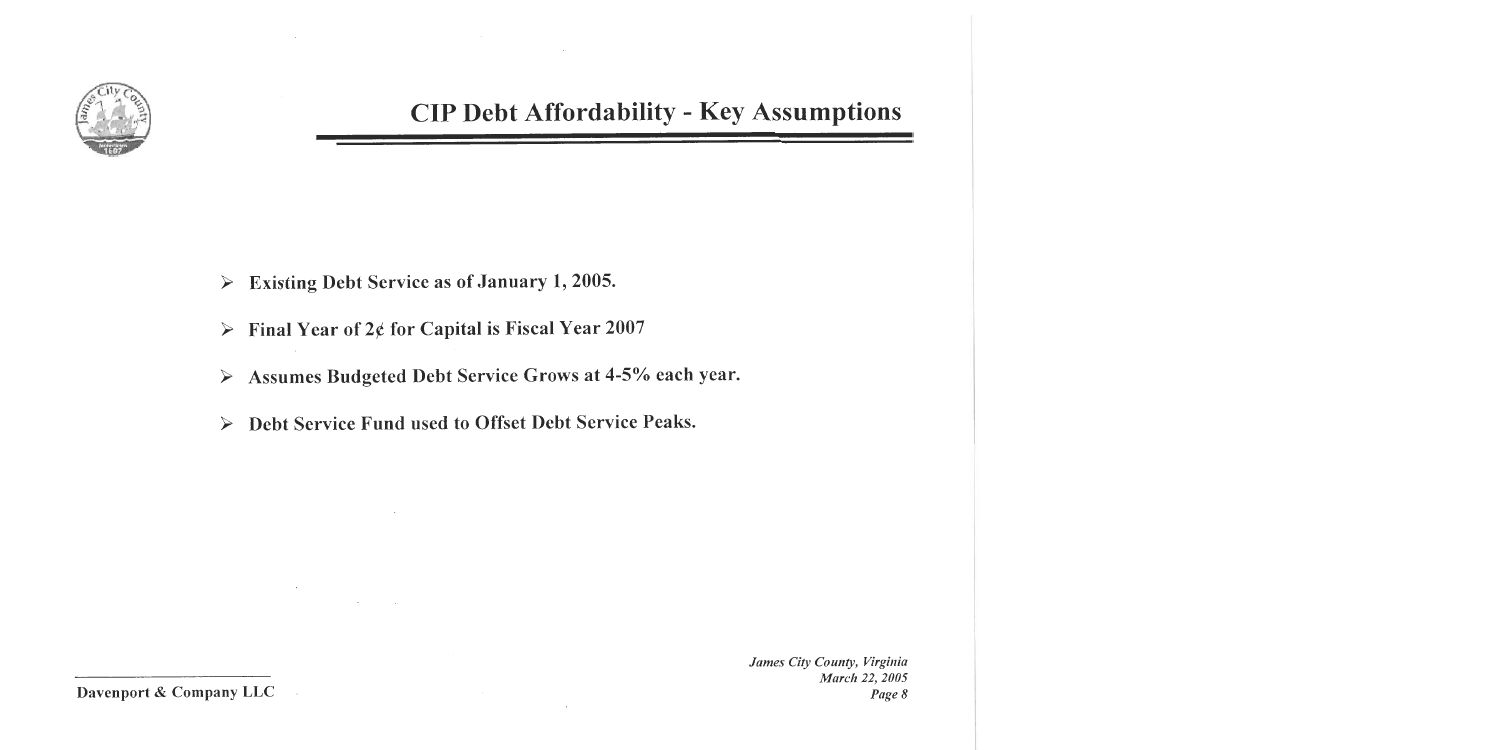

 $\mathbf{r}$ 

| Α      | ь            |           |                                |              |                          | G               | H          |
|--------|--------------|-----------|--------------------------------|--------------|--------------------------|-----------------|------------|
|        |              |           | TOTAL DEBT SERVICE REQUIRMENTS |              | TOTAL REVENUES AVAILABLE |                 |            |
|        |              |           | $(B+C)$                        |              |                          | $(E + F)$       | $(G - D)$  |
|        |              | Estimated |                                | Estimated    | Use of                   | Revenues        | Additional |
| Fiscal | Existing     | New Debt  | Existing and<br>Proposed       | Revenues     | Debt Service             | Available for i | Funding    |
|        |              |           |                                |              |                          | Debt Service!   |            |
| Year   | Debt Service | Service   | Debt Service                   | Available    | Fund                     |                 | Needed     |
| 2005   | \$10,630,872 | \$0       | \$10,630,872                   | \$12,690,000 | \$0                      | \$12,690,000    | \$0        |
| 2006   | 10,759,344   | 3,487,490 | 14,246,834                     | 13,752,000   | 494,834                  | 14,246,834      | 0          |
| 2007   | 10,543,489   | 4,650,648 | 15, 194, 136                   | 14,504,000   | 690,136                  | 15,194,136      | 0          |
| 2008   | 9,966,036    | 4,651,633 | 14,617,669                     | 13,650,000   | 967,669                  | 14,617,669      | 0          |
| 2009   | 9,733,679    | 4,651,175 | 14,384,854                     | 14,140,000   | 244,854                  | 14,384,854      | 0          |
| 2010   | 10,059,332   | 4,653,250 | 14,712,582                     | 14,550,000   | 162,582                  | 14,712,582      | 0          |
| 2011   | 8,965,331    | 4,655,345 | 13,620,676                     | 14,938,000   | 0                        | 14,938,000      | 0          |
| 2012   | 8,494,231    | 4,652,080 | 13, 146, 311                   | 15,538,000   | 0                        | 15,538,000      | 0          |
| 2013   | 8,045,402    | 4,655,755 | 12,701,157                     | 16,138,000   | 0                        | 16,138,000      | O          |
| 2014   | 7,901,629    | 4,645,565 | 12,547,194                     | 16,738,000   | 0                        | 16,738,000      | 0          |
|        |              |           |                                |              |                          |                 |            |

\$2,560,075

\$0

James City County, Virginia March 22, 2005 Page 9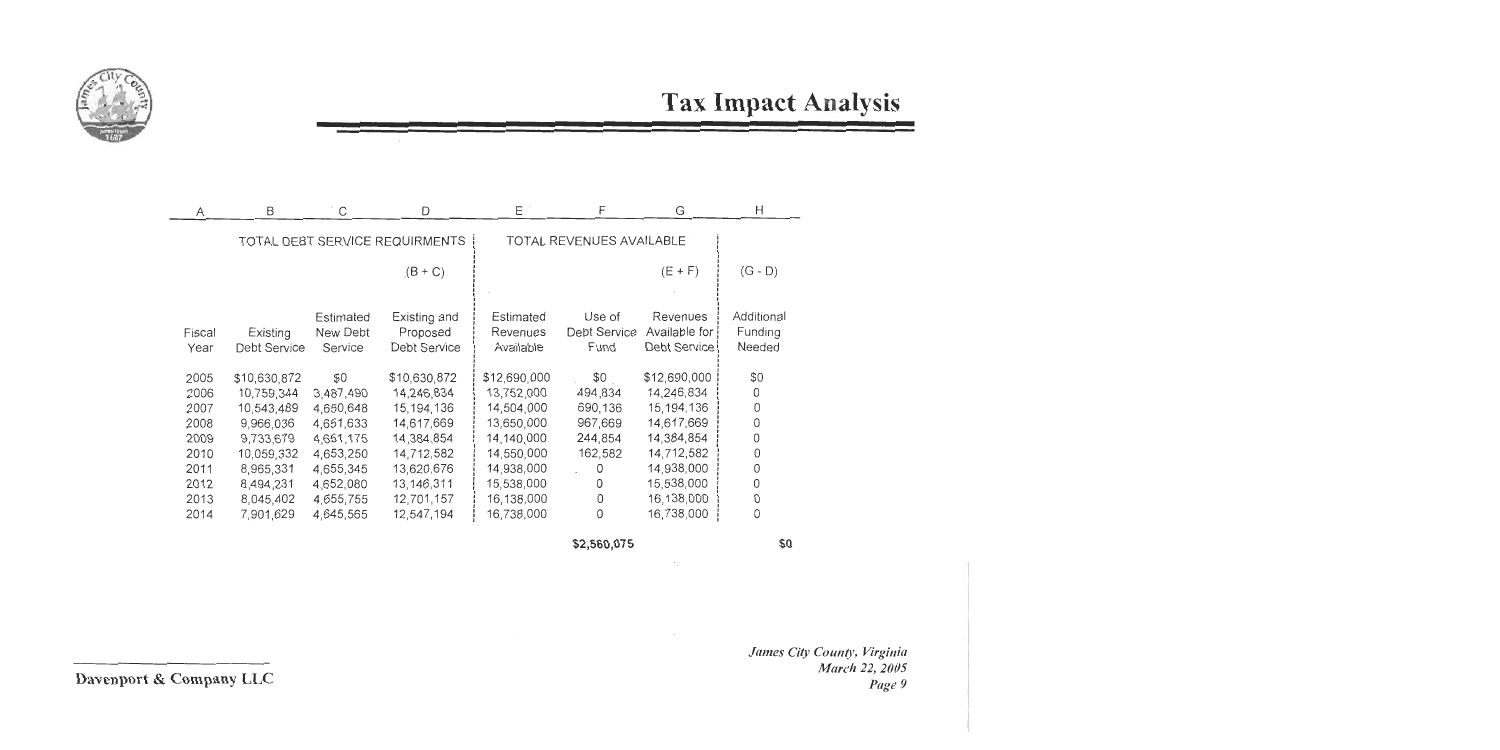

No additional Tax Rate Increase Needed to Fund Capital. ➤

Keys:

• Board Dedication of 2¢ toward Capital Alleviated Potential Tax Rate Increase in the Future.

• Usage of Debt Service Fund

Operational Funding of Projects still to be Addressed. ➤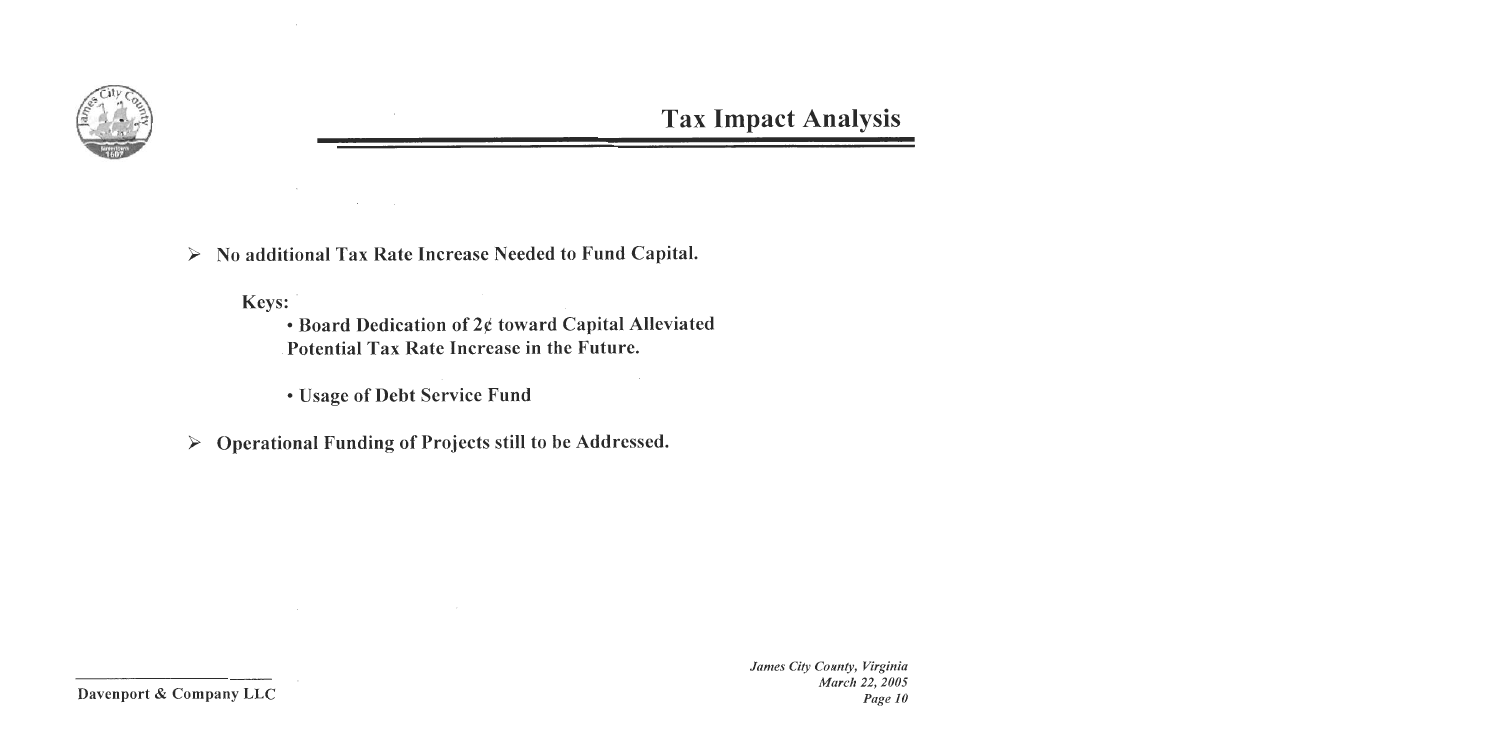

What happens when the 2007 and 2009 projects are added?  $\blacktriangleright$ 

|                          | <b>Projects</b>                                    | <b>Estimated</b><br>Funding<br><b>Required</b> | Funding<br>Timing | <b>Amortization</b>            | <b>Estimated</b><br><b>Interest Rate</b> |
|--------------------------|----------------------------------------------------|------------------------------------------------|-------------------|--------------------------------|------------------------------------------|
| $\overline{\mathcal{A}}$ | Parks & Recreation                                 | \$15,000,000                                   | Spring 2006       | 20 Years<br>Level Debt Service | $6.00\%$                                 |
| $\overline{\phantom{a}}$ | New Elementary School<br>and other School Projects | 20,000,000                                     | Spring 2007       | 25 Years<br>Level Debt Service | $6.00\%$                                 |
| $\overline{\mathcal{A}}$ | New Middle School                                  | 20,000,000                                     | Spring 2009       | 25 Years<br>Level Debt Service | $6.00\%$                                 |
|                          |                                                    | \$55,000,000                                   |                   |                                |                                          |
|                          |                                                    |                                                |                   |                                |                                          |

Davenport & Company LLC

James City County, Virginia March 22, 2005 Page 11

 $\epsilon$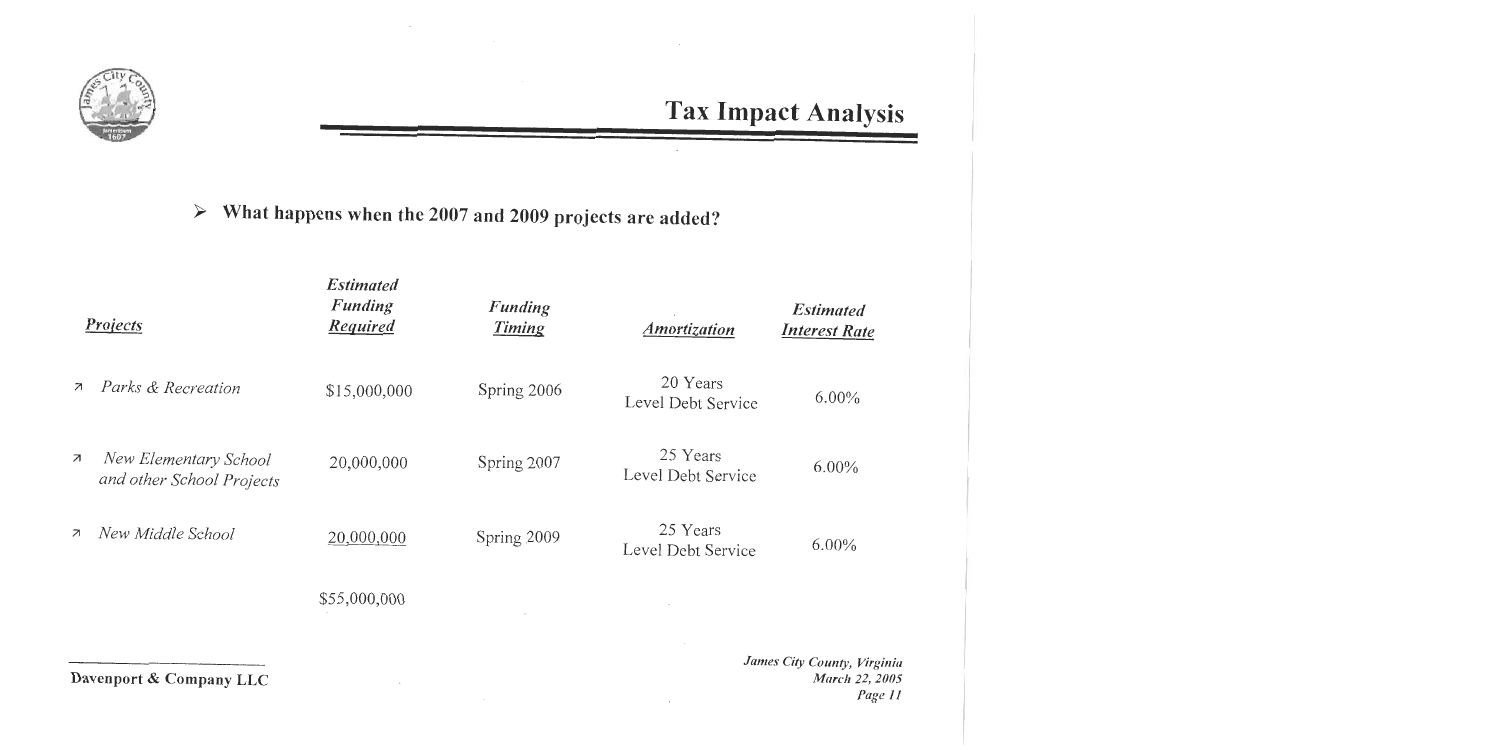

**Tax Impact Analysis** 

| Α      | B            | C         | D                              | Ε            | F                        | G               | Н                |
|--------|--------------|-----------|--------------------------------|--------------|--------------------------|-----------------|------------------|
|        |              |           | TOTAL DEBT SERVICE REQUIRMENTS |              | TOTAL REVENUES AVAILABLE |                 |                  |
|        |              |           |                                |              |                          |                 |                  |
|        |              |           | $(B+C)$                        |              |                          | $(E + F)$       | $(G - D)$        |
|        |              |           |                                |              |                          |                 |                  |
|        |              | Estimated | Existing and                   | Estimated    | Use of                   | Revenues        | Additional       |
| Fiscal | Existing     | New Debt  | Proposed                       | Revenues     | <b>Debt Service</b>      | Available for ! | Funding          |
| Year   | Debt Service | Service   | <b>Debt Service</b>            | Available    | Fund                     | Debt Service    | Needed           |
| 2005   | \$10,630,872 | \$0       | \$10,630,872                   | \$12,690,000 | \$0                      | \$12,690,000    | \$0              |
| 2006   | 10,759,344   | 3,487,490 | 14,246,834                     | 13,752,000   | 494,834                  | 14,246,834      | 0                |
| 2007   | 10,543,489   | 5,659,248 | 16,202,736                     | 14,504,000   | 1,698,736                | 16,202,736      | 0                |
| 2008   | 9,966,036    | 7,139,933 | 17,105,969                     | 13,650,000   | 3,455,969                | 17,105,969      | ∩                |
| 2009   | 9,733,679    | 7,561,775 | 17,295,454                     | 14,140,000   | 3,155,454                | 17,295,454      |                  |
| 2010   | 10,059,332   | 8,726,950 | 18,786,282                     | 14,550,000   | 692,666                  | 15,242,666      | (3,543,616)      |
| 2011   | 8,965,331    | 9,153,145 | 18,118,476                     | 14,938,000   | 0                        | 14,938,000      | (3, 180, 476)    |
| 2012   | 8,494,231    | 9,148,580 | 17,642,811                     | 15,538,000   | 0                        | 15,538,000      | (2, 104, 811)    |
| 2013   | 8,045,402    | 9,151,155 | 17,196,557                     | 16,138,000   | 0                        | 16,138,000      | (1,058,557)      |
| 2014   | 7,901,629    | 9,144,765 | 17,046,394                     | 16,738,000   | 0                        | 16,738,000      | (308, 394)       |
|        |              |           |                                |              | \$9,497,659              |                 | (\$10, 195, 855) |

 $\triangleright$  2¢ Additional would need to be Dedicated for Construction of Capital Projects from 2008 to 2012 and another  $1¢$  in 2013. Does not include any additional costs for annual operations.

Davenport & Company LLC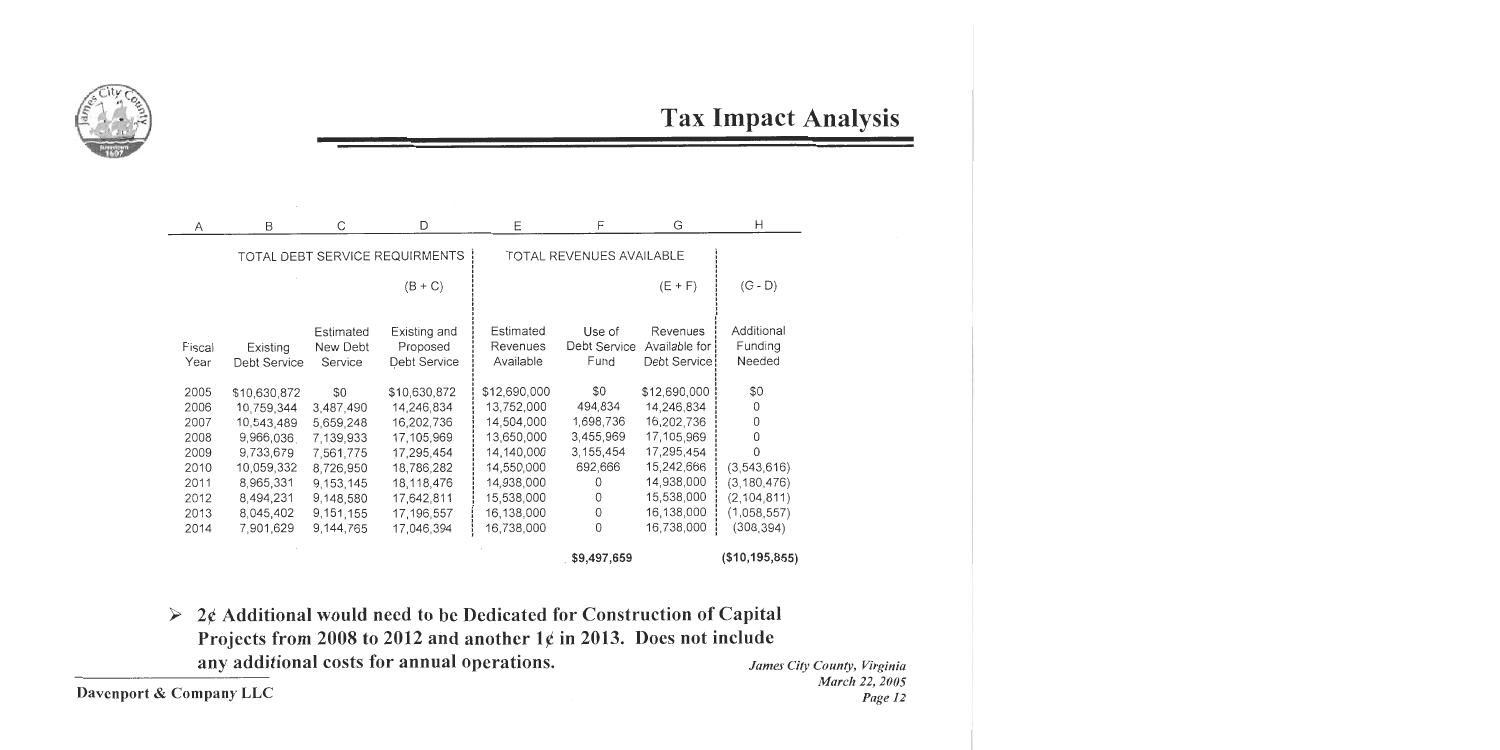

# **CIP Impact on Key Debt Ratios & Comparison with Selected Virginia Counties**

 $\mathcal{O}(10^6)$  . The second state  $\mathcal{O}(10^6)$ 

 $\sim$ 

 $\sim 10^{-10}$ 

Davenport & Company LLC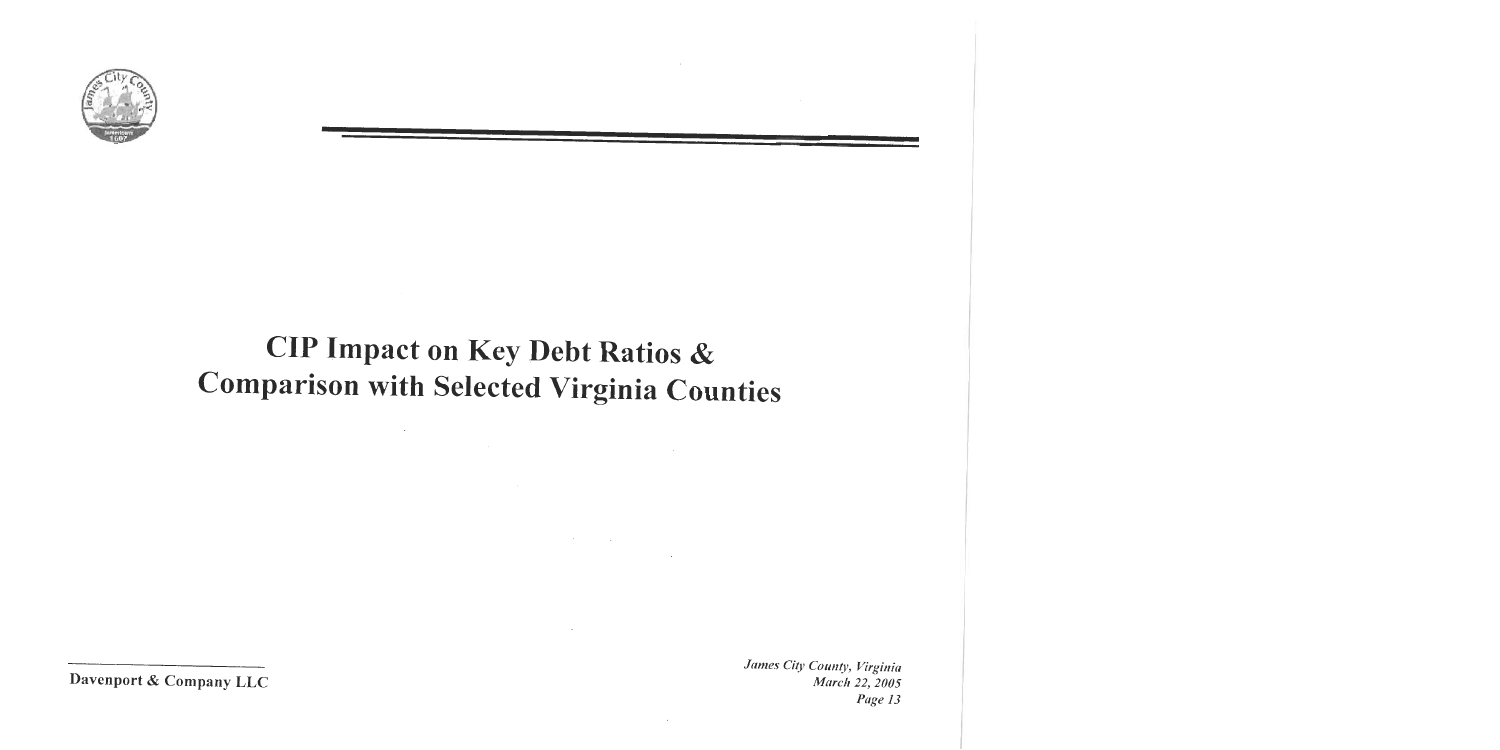

 $\bar{\alpha}$ 

 $\sim 10^7$ 

 $\sim$ 

# **Comparison of Selected Virginia Counties**

|                          | 2004       | <b>Ratings</b> |        |  |
|--------------------------|------------|----------------|--------|--|
|                          | Population | Moody's        | S&P    |  |
| "AAA" Counties           |            |                |        |  |
| Arlington County         | 193,200    | Aaa            | AAA    |  |
| Chesterfield County      | 281,300    | Aaa            | AAA    |  |
| Fairfax County           | 1,007,400  | Aaa            | AAA    |  |
| Henrico County           | 279,600    | Aaa            | AAA    |  |
| "AA" Counties            |            |                |        |  |
| Albemarle County         | 90,100     | Aaa            | $AA +$ |  |
| Fauquier County          | 61,500     | Aa2            | $A+$   |  |
| Hanover County           | 94,800     | Aal            | AA     |  |
| <b>James City County</b> | 53,952     | Aa3            | AA     |  |
| Loudoun County           | 241,800    | Aaa            | $AA+$  |  |
| Prince William County    | 344,000    | Aa2            | $AA+$  |  |
| Roanoke County           | 88,200     | Aa2            | AA     |  |
| Spotsylvania County      | 112,000    | Aa3            | AA     |  |
| <b>Stafford County</b>   | 114,900    | Aa3            | $Aa-$  |  |
| York County              | 61,500     | Aa2            | AA     |  |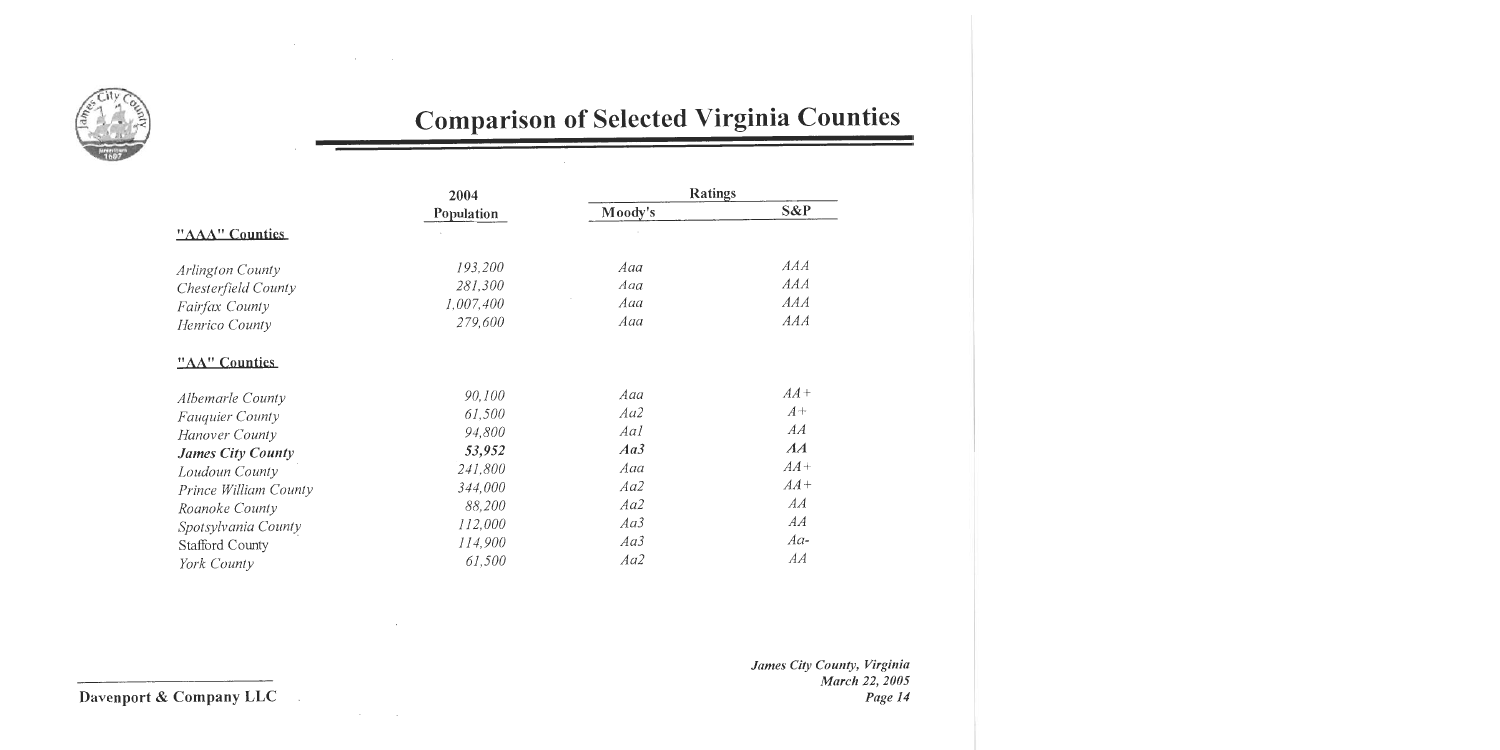

**Current Policy:** Debt Outstanding Should Not Exceed 3% of Assessed Valuation of Real Taxable Property.

Debt vs. Market Value of Real Property



Source: Comprehensive Annual Financial Reports, 2004.



Debt vs. Assessed Val. of Real Taxable Prop.

2007 2009 2011 **Remaining Debt Capacity** \$70,690,000 \$108,890,000 \$148,960,000

Davenport & Company LLC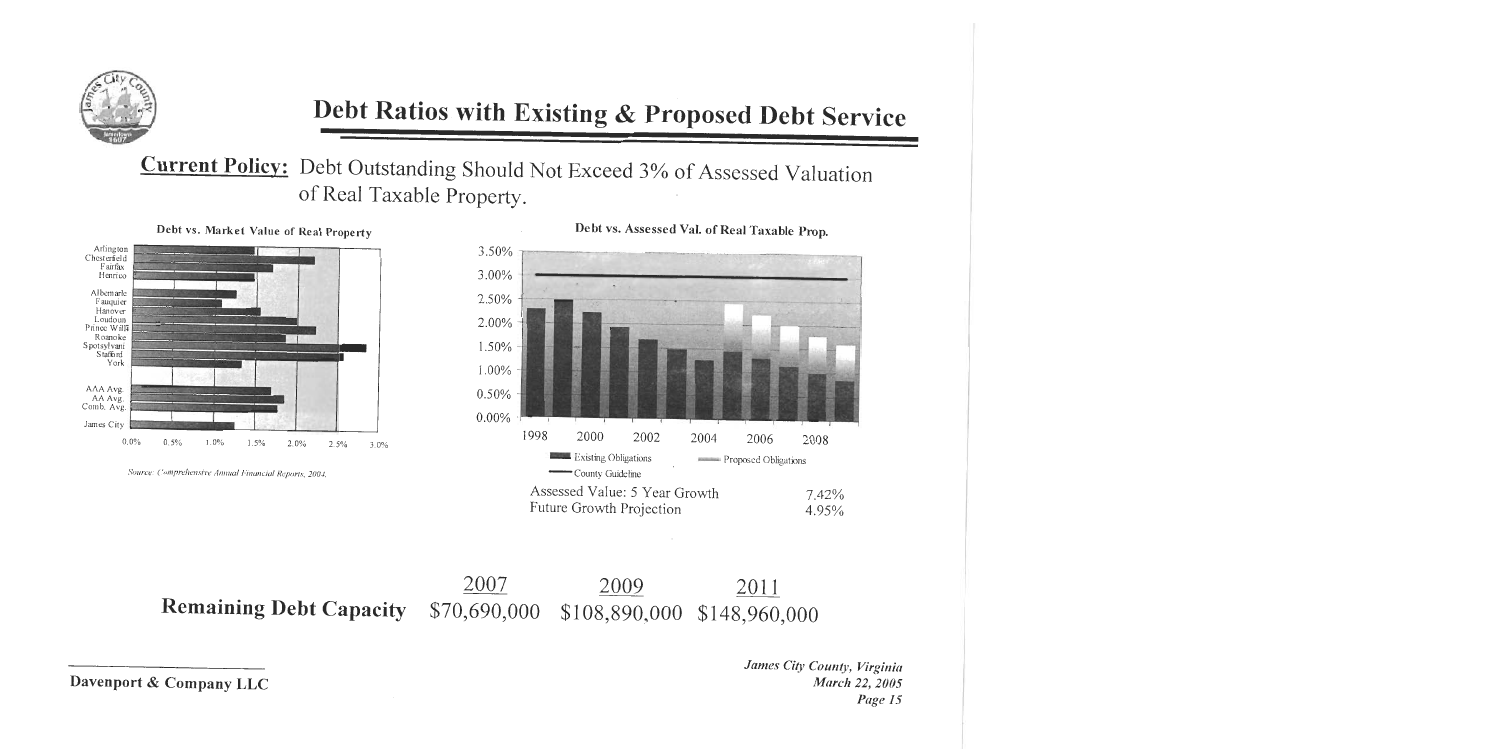

**Current Policy:** Debt Service as a Percentage of Revenues Should Not Exceed 12 percent. Debt Service vs. Revenues



Source: Comprehensive Annual Financial Reports, 2004.



| Revenues: 5 Year Growth  | 7.39%    |
|--------------------------|----------|
| Future Growth Projection | $6.00\%$ |

#### 2011 2009 2007 Remaining Debt Capacity \$162,350,000 \$153,590,000 \$144,820,000

James City County, Virginia March 22, 2005 Page 16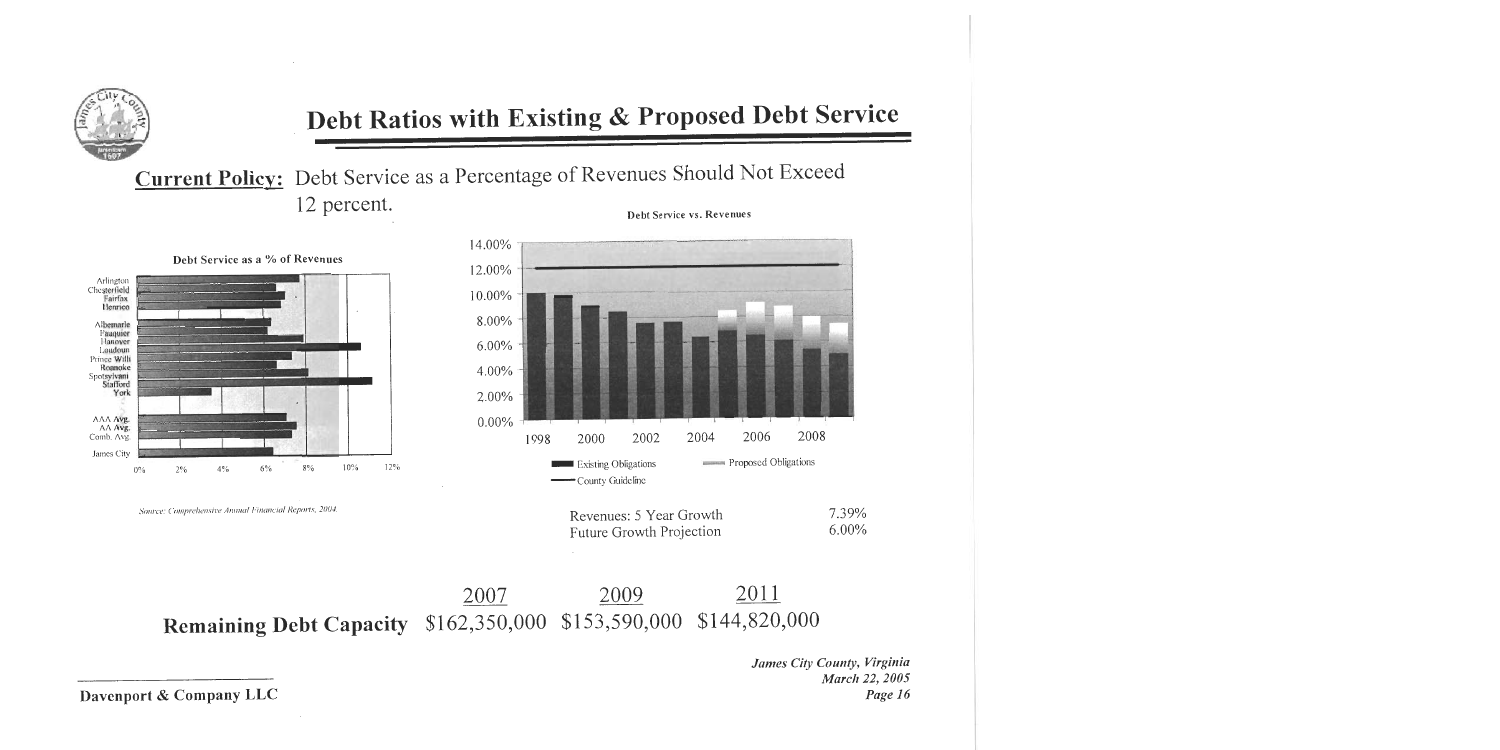

 $\sim$   $\sim$ 

### **Current Policy:** Debt vs. Income Should Not Exceed 7.5%



Source: Comprehensive Annual Financial Reports, 2004.



 $\sim 100$ 

Debt vs. Income

| Income: 5 Year Growth    | 3.70% |
|--------------------------|-------|
| Future Growth Projection | 3.70% |

2007 2009 2011 Remaining Debt Capacity \$57,880,000 \$101,180,000 \$148,740,000

> James City County, Virginia March 22, 2005 Page 17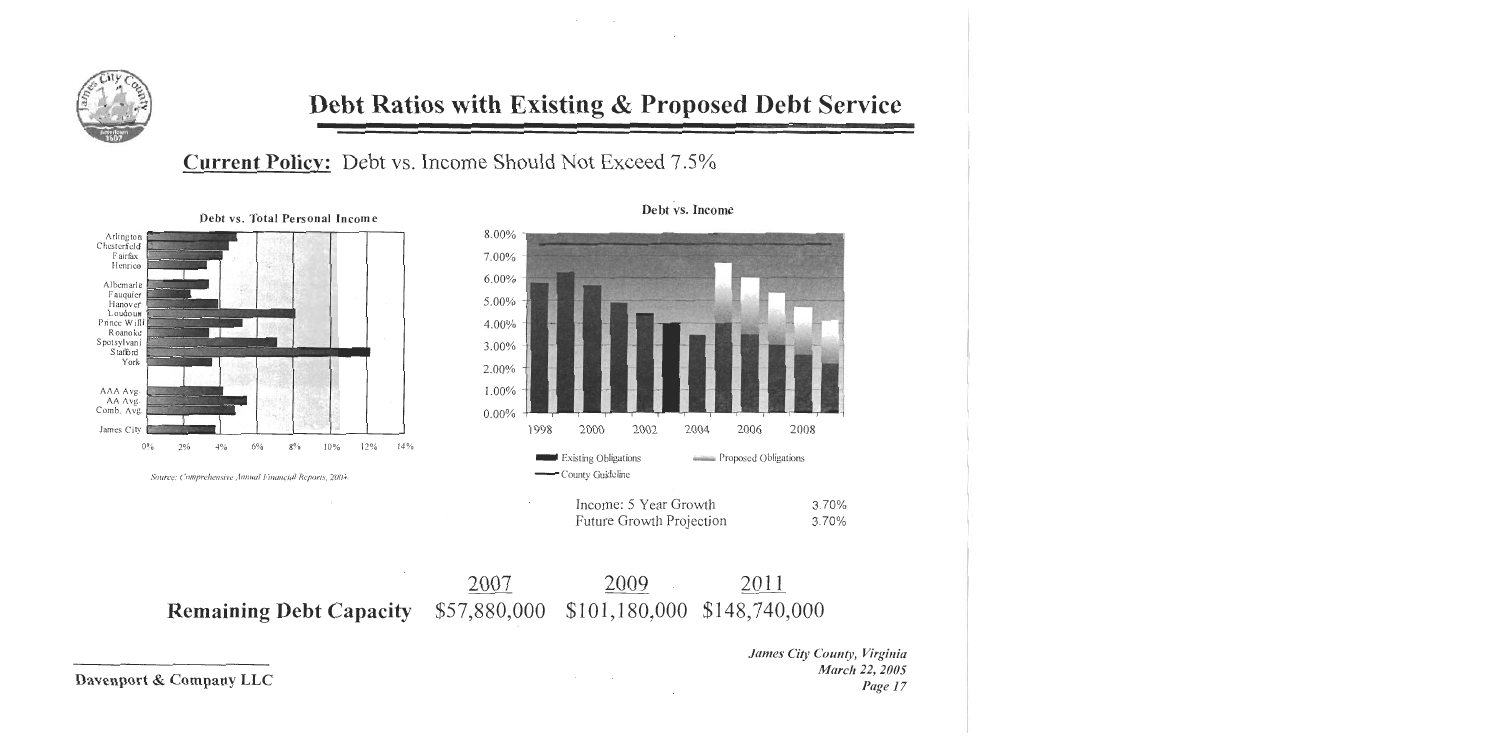

**Current Policy:** Debt per Capita Should Not Exceed \$2,000.



Source: Comprehensive Annual Financial Reports, 2004.

 $\cdot$ 

 $\sim$ 

 $\sim 100$ 



|                                | 2007 | 2009        | 2011         |
|--------------------------------|------|-------------|--------------|
| <b>Remaining Debt Capacity</b> | n/a  | \$1,750,000 | \$26,050,000 |

 $\sim$ 

 $\sim$ 

James City County, Virginia March 22, 2005 Page 18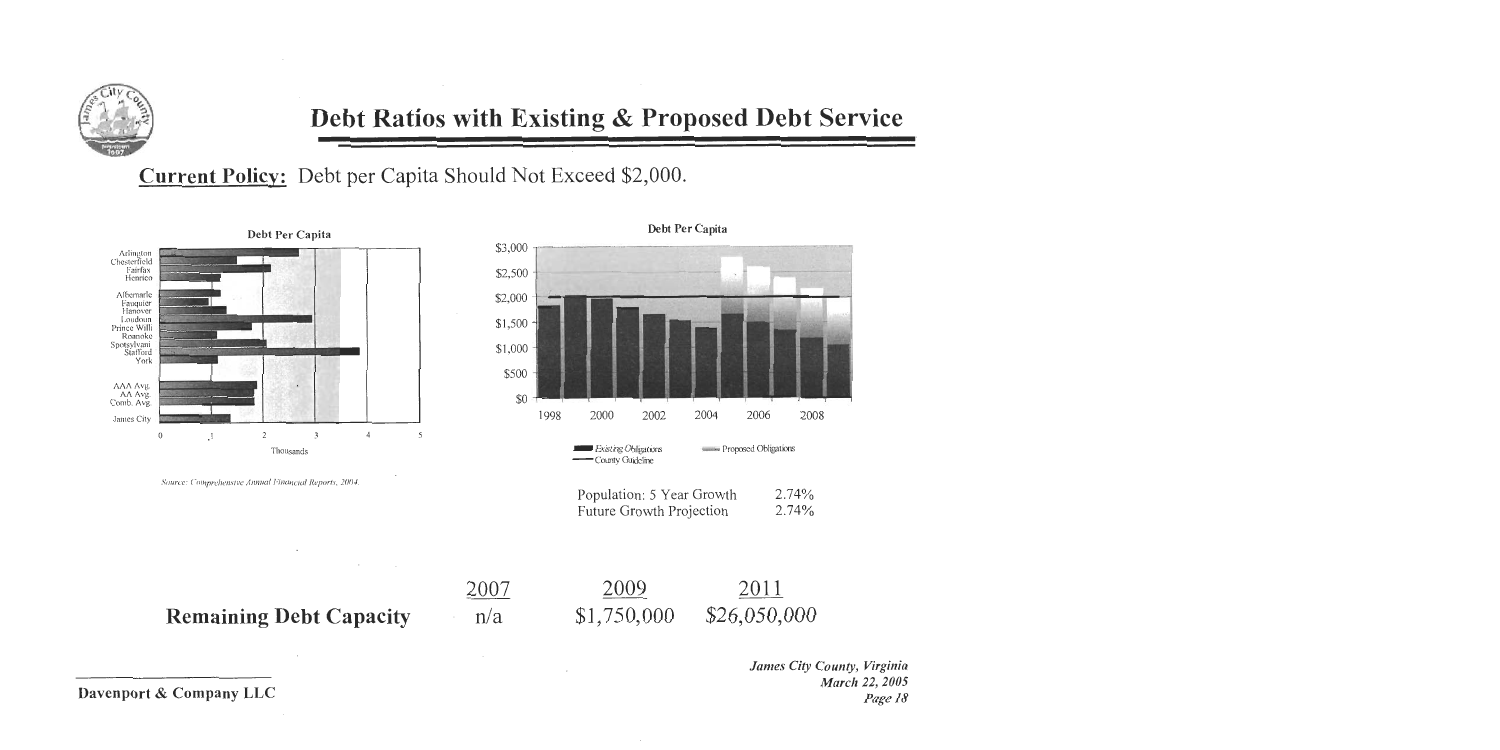

# Fund Balance Designated for Fiscal Liquidity

**Current Policy:** Fund Balance designated for Fiscal Liquidity equal to no less than 8%, with a target of 12%, of the total operating budget.

|      |               |                  | Fiscal       |                                                                                               |     |
|------|---------------|------------------|--------------|-----------------------------------------------------------------------------------------------|-----|
|      | Total         |                  | Liquidity    |                                                                                               |     |
|      | Operating     | Fiscal           | as a $\%$ of | Fund Balance vs. Revenue                                                                      |     |
|      | Revenue*      | <b>Liquidity</b> | Revenues     | Arlington<br>Chesterfield<br>Fairfax<br>Henrico                                               |     |
| 2000 | \$107,049,734 | \$8,824,904      | 8.24%        | Albemarle<br>Fauquier<br>Hanover<br>Loudoun<br>Prince Willia                                  |     |
| 2001 | \$115,811,198 | \$11,318,281     | 9.77%        | Roanoke<br>Spotsylvania<br>York<br>Bedford<br>Henry                                           |     |
| 2002 | \$128,149,377 | \$12,267,484     | $9.57\%$     | Montgomery<br>Pittsylvania<br>Stafford<br>AAA Avg.<br>AA Avg.<br><b>Undesignated</b><br>Other |     |
| 2003 | \$131,552,134 | \$13,127,031     | 9.98%        | A Avg.<br>Comb. Avg.<br>James City<br>0%<br>10%<br>20%<br>30%<br>40%<br>50%<br>60%            |     |
| 2004 | \$146,620,455 | \$13,864,878     | 9.46%        | Note: Undesignated also includes Fiscal Liquidity figures.                                    | 70% |

\* General Fund plus Component Unit Schools.

James City County, Virginia March 22, 2005 Page 19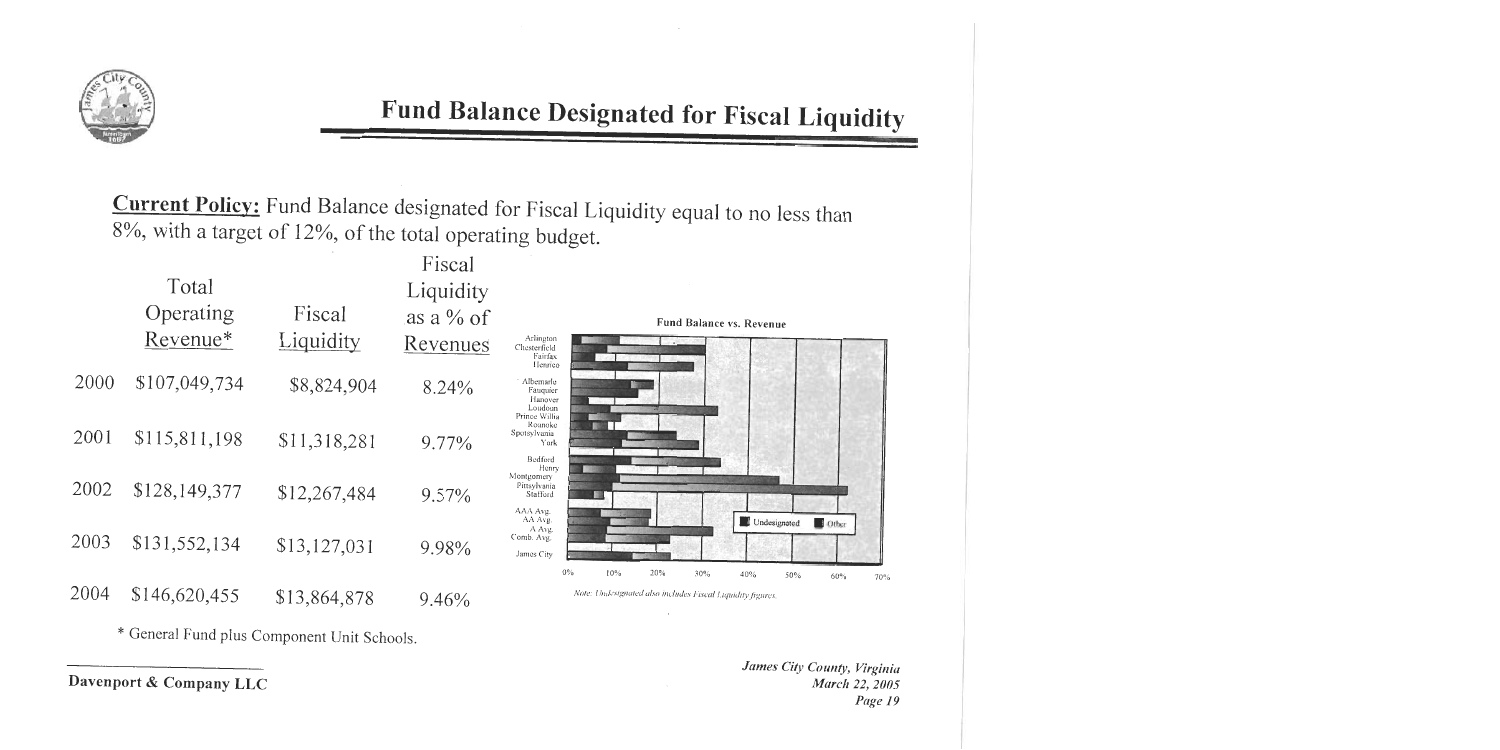

## **Greenspace/Open Space Financing**

Question: If the Board Redirected  $1¢$  from the Debt Service Fund to Greenspace/Open Space Financing How Much Could be Financed?

Beginning in FY 2006 the Board could finance \$5.7 million. If it Answer: waited until FY 2009 that amount could be a little over \$7.0 million. If the Board issued \$5.7 million in FY 2006 it could add another \$2.3 million in FY 2011 (\$8.0 million less \$5.7 million). This assumes a 10 year financing at 4.5% and the value of a penny growing at 7% per year.

|             |             | Borrowing   |
|-------------|-------------|-------------|
|             |             | Capacity    |
|             | 1¢ Grown at | at any      |
| Fiscal Year | 7% per year | given year  |
|             |             |             |
| 2006        | \$725,000   | \$5,736,721 |
| 2007        | 775,750     | 6,138,291   |
| 2008        | 830,053     | 6,567,972   |
| 2009        | 888,156     | 7.027.730   |
| 2010        | 950,327     | 7,519,671   |
| 2011        | 1,016,850   | 8,046,048   |
| 2012        | 1,088,030   | 8.609,271   |
| 2013        | 1,164,192   | 9.211,920   |
| 2014        | 1,245,685   | 9,856,754   |
| 2015        | 1.332.883   | 10.546.727  |
|             |             |             |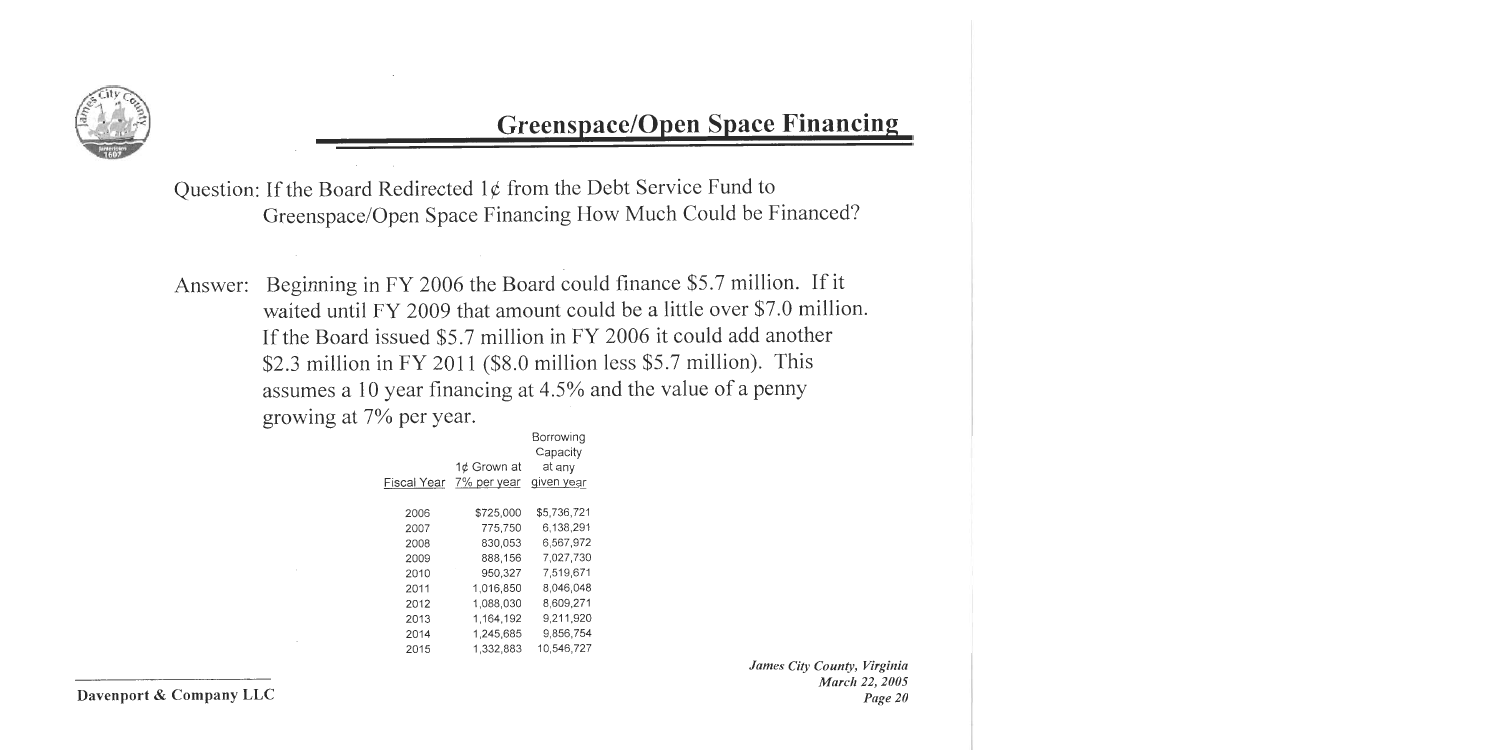

# **Financing Schedule**

 $\epsilon$ 

|                       | April 26           | <b>County Board Meeting to Approve</b><br>$\bullet$<br><b>Documents and Parameters Resolution for</b><br>the GO and Lease Revenue Bond Sale.<br>Ask EDA to be Issuer of Lease Revenue Bonds. |
|-----------------------|--------------------|----------------------------------------------------------------------------------------------------------------------------------------------------------------------------------------------|
|                       | Post April 26      | • EDA will meet to approve Documents and<br><b>Parameters Resolution for Lease Revenue</b><br>Bonds.                                                                                         |
| $\blacktriangleright$ | <b>April 28-29</b> | Rating Agencies Tour the County.<br>٠                                                                                                                                                        |
| ➤                     | By May 16th        | <b>Ratings Received.</b><br>٠                                                                                                                                                                |
| ➤                     | May 16             | <b>Preliminary Official Statement Printed</b><br>$\bullet$<br>and Mailed.                                                                                                                    |
| $\blacktriangleright$ | May 24             | <b>GO Bond Sale.</b><br>$\bullet$                                                                                                                                                            |
| $\blacktriangleright$ | May 25             | <b>Lease Revenue Bond Sale.</b><br>$\bullet$                                                                                                                                                 |
| $\blacktriangleright$ | June 9             | Closing and Investment of Funds.                                                                                                                                                             |

All Dates are Preliminary and subject to change.

Davenport & Company LLC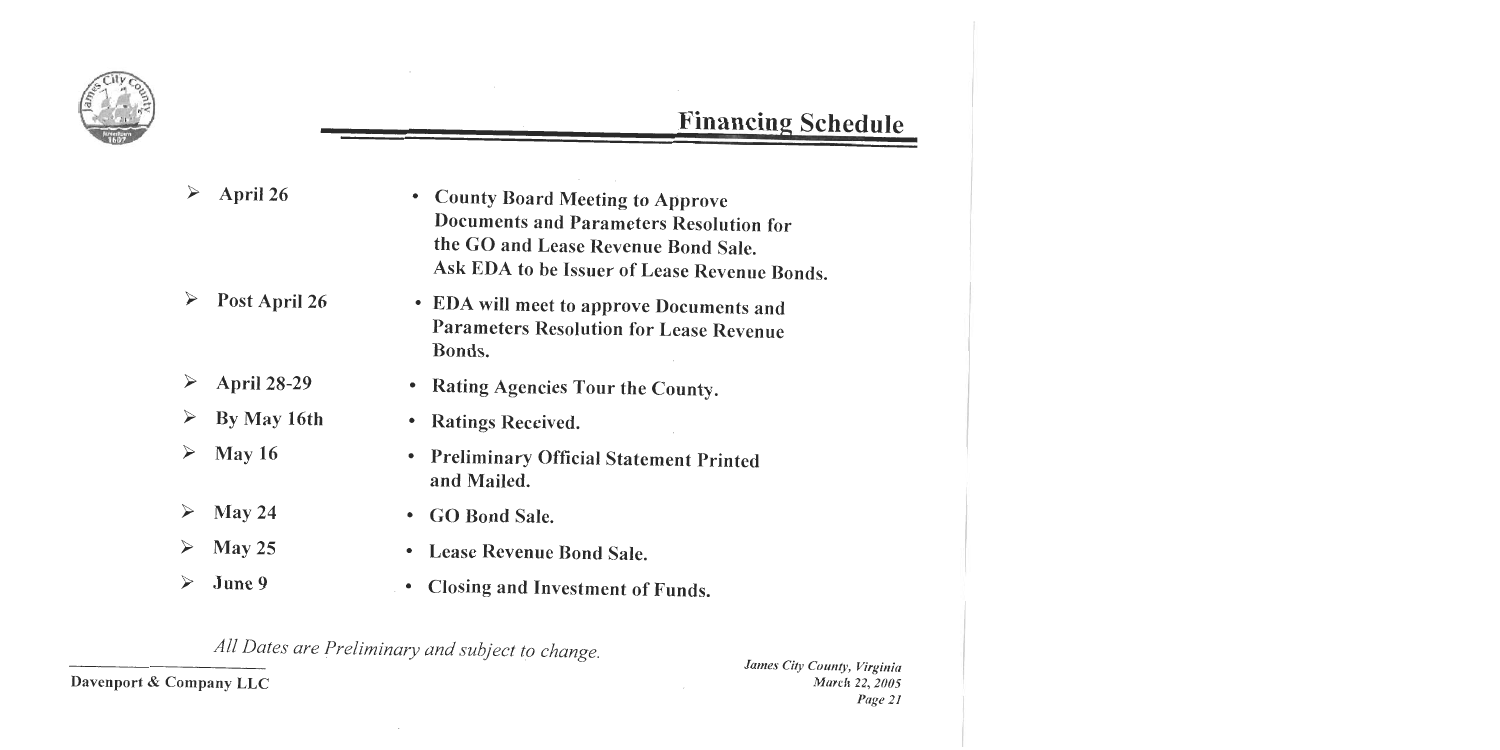

 $\sim$ 

 $\sim 10^7$ 

 $\sim 100$  km s  $^{-1}$ 

# Appendix

 $\sim 10^{11}$ 

 $\sim$ 

 $\sim 100$ 

 $\sim$ 

 $\mathcal{L}^{\mathcal{L}}(\mathcal{L}^{\mathcal{L}})$  and  $\mathcal{L}^{\mathcal{L}}(\mathcal{L}^{\mathcal{L}})$  and  $\mathcal{L}^{\mathcal{L}}(\mathcal{L}^{\mathcal{L}})$ 

James City County, Virginia March 22, 2005 Page 22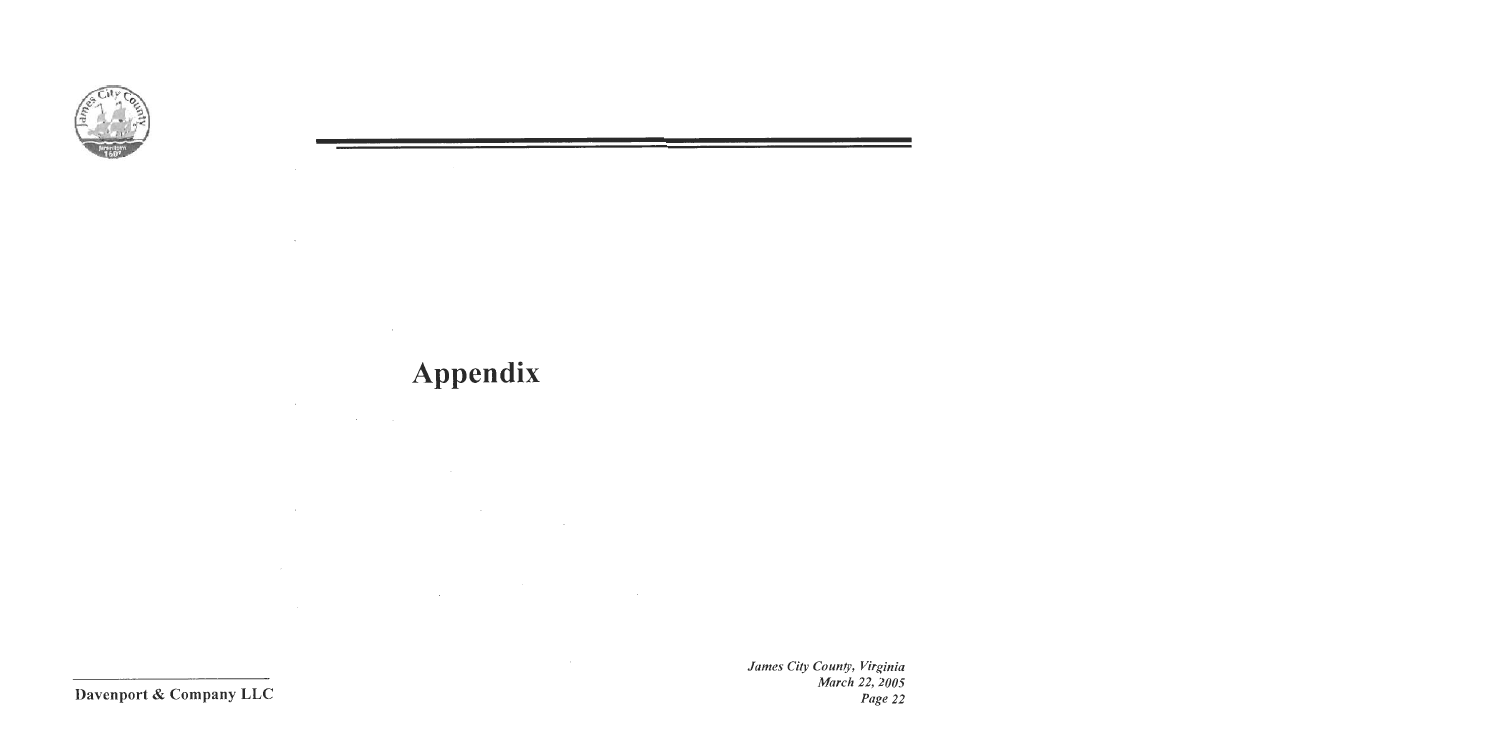

# Historic and Projected Assessed Value Growth

 $\cdot$ 

Historic and Projected Assessed Value Growth



|               |                 |          | Personal       |          | Public        |          |               |          |                 |           |
|---------------|-----------------|----------|----------------|----------|---------------|----------|---------------|----------|-----------------|-----------|
|               | Real Property   | % change | Property       | % change | Service       | % change | Other         | % change | Total           | % change  |
| 1992          | \$2,396,309,200 | N/A      | \$221,715,103  | N/A      | \$96,762,494  | N/A      | \$318,477,597 | N/A      | \$3,033,264,394 | N/A       |
| 1993          | 2,495,077,700   | 4.12%    | 239,120,013    | 7.85%    | 108,113,430   | 11.73%   | 347,233,443   | 9.03%    | 3,189,544,586   | 5.15%     |
| 1994          | 2,627,964,000   | 5.33%    | $-286,320,401$ | 19.74%   | 123,814,834   | 14.52%   | 410,135,235   | 18.12%   | 3,448,234,470   | 8.11%     |
| 1995          | 2,890,167,090   | 9.98%    | 325,746,537    | 13.77%   | 126,513,888   | 2.18%    | 452,260,425   | 10.27%   | 3,794,687,940   | $10.05\%$ |
| 1996          | 3,115,601,694   | 7.80%    | 359,787,791    | 10.45%   | 128,984,942   | 1.95%    | 488,772,733   | 8.07%    | 4,093,147,160   | 7.87%     |
| 1997          | 3,443,111,310   | 10.51%   | 391,877,787    | 8.92%    | 132,276,794   | 2.55%    | 524, 154, 581 | 7.24%    | 4,491,420,472   | 9.73%     |
| 1998          | 3,650,018,119   | 6.01%    | 399,249,984    | 1.88%    | 140,757,498   | 6.41%    | 540,007,482   | 3.02%    | 4,730,033,083   | 5.31%     |
| 1999          | 3,901,523,500   | 6.89%    | 422,071,919    | 5.72%    | 140,747,498   | $-0.01%$ | 562,819,417   | 4.22%    | 5,027,162,334   | 6.28%     |
| 2000          | 4,185,440,000   | 7.28%    | 500,618,775    | 18.61%   | 145,841,491   | 3.62%    | 646,460,266   | 14.86%   | 5,478,360,532   | 8.98%     |
| 2001          | 4,585,882,700   | 9.57%    | 583,751,601    | 16.61%   | 150,801,630   | 3.40%    | 734,553,231   | 13.63%   | 6,054,989,162   | 10.53%    |
| 2002          | 4,983,279,400   | 8.67%    | 599,119,465    | 2.63%    | 163,054,266   | 8.13%    | 762,173,731   | 3.76%    | 6,507,626,862   | 7.48%     |
| 2003          | 5,457,560,000   | 9.52%    | 602, 841, 268  | 0.62%    | 165,415,976   | 1.45%    | 768,257,244   | 0.80%    | 6,994,074,488   | 7.48%     |
| 2004          | 6,024,565,600   | 10.39%   | 614,647,310    | 1.96%    | 163,577,218   | $-1.11%$ | 778,224,528   | 1.30%    | 7,581,014,656   | 8.39%     |
| 2005          | 6,325,793,880   | 5.00%    | 645,379,676    | 5.00%    | 167,555,730   | 2.43%    | 812,935,406   | 4.46%    | 7,951,664,692   | 4.89%     |
| 2006          | 6,642,083,574   | 5.00%    | 677,648,659    | $5.00\%$ | 171,631,008   | 2.43%    | 849,279,667   | 4.47%    | 8,340,642,908   | 4.89%     |
| 2007          | 6,974,187,753   | 5.00%    | 711,531,092    | 5.00%    | 175,805,404   | 2.43%    | 887,336,496   | 4.48%    | 8,748,860,745   | 4.89%     |
| 2008          | 7,322,897,140   | $5.00\%$ | 747,107,647    | 5.00%    | 180,081.329   | 2.43%    | 927,188,976   | 4.49%    | 9,177,275,092   | 4.90%     |
| 2009          | 7.689,041,997   | $5.00\%$ | 784,463,029    | $5.00\%$ | 184, 461, 253 | 2.43%    | 968,924,282   | 4.50%    | 9,626,890,562   | 4.90%     |
| 5-yr Average  |                 | 8.79%    |                | 4.56%    |               | 2.43%    |               | 4.08%    |                 | 7.42%     |
| 10-yr Average |                 | 10.85%   |                | 8.87%    |               | 2.93%    |               | 7.21%    |                 | 10.21%    |
|               |                 |          |                |          |               |          |               |          |                 |           |

 $\cdot$ 

### Davenport & Company LLC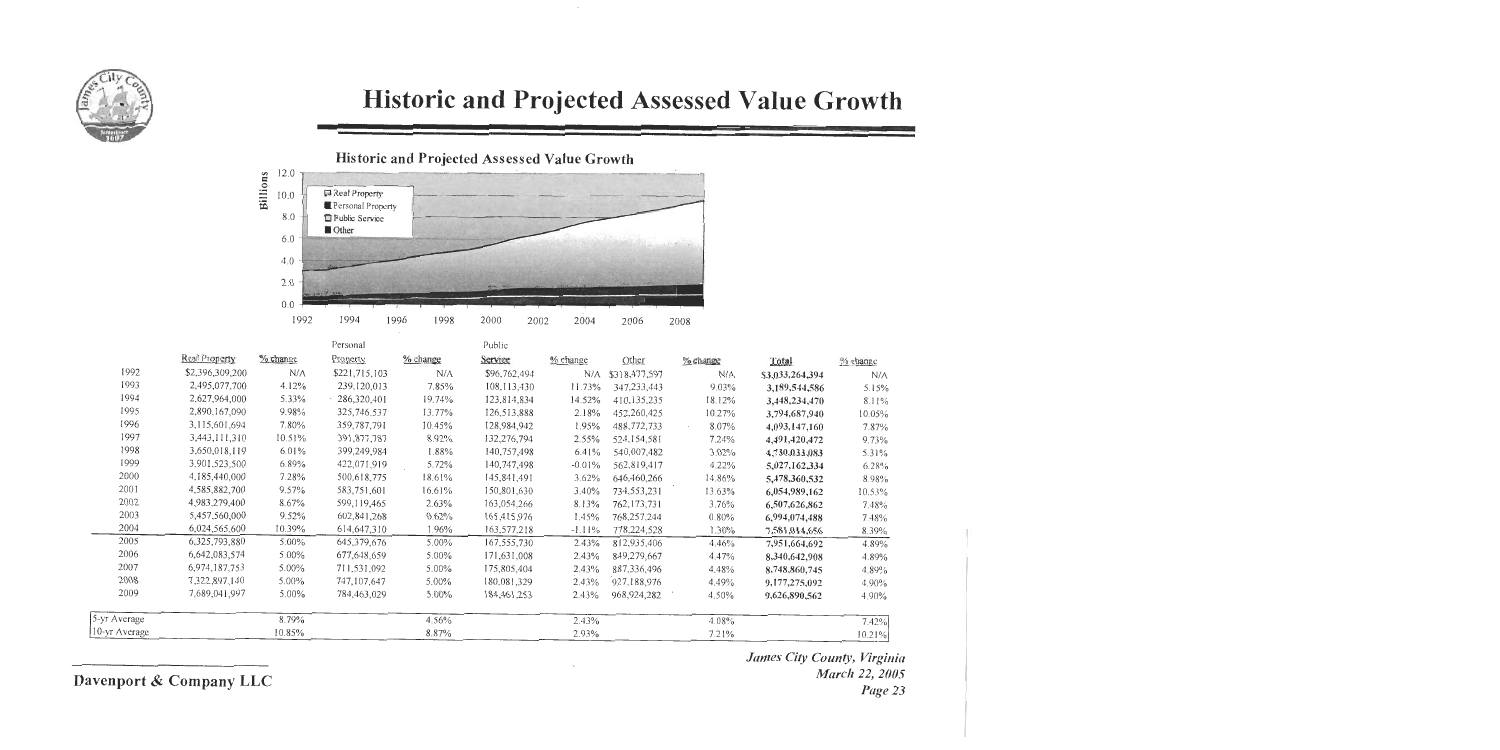

## **Historic and Projected Revenue Growth**

Historic and Projected Revenues, by Source

|                 | 250      |                                     |             |             |          |                   |             |            |             |             |          |
|-----------------|----------|-------------------------------------|-------------|-------------|----------|-------------------|-------------|------------|-------------|-------------|----------|
| <b>Millions</b> | 200      | latergovernmental<br>Other Revenues |             |             |          |                   |             |            |             |             |          |
|                 | 150      | Real Property Taxes<br>Other Taxes  |             |             |          |                   |             |            |             |             |          |
|                 | 100      |                                     |             |             |          |                   |             |            |             |             |          |
|                 | 50       |                                     |             |             |          |                   |             |            |             |             |          |
|                 | $\Omega$ | 1992                                | 1994        | 1996        | 1998     | 2000              | 2002        | 2004       | 2006        | 2008        |          |
|                 |          | Property Taxes % change             |             | Other Taxes | % change | Intergovernmental | % change    | Other      | % change    | Total       | % change |
|                 | 1992     | 26,258,679                          | $N/\Lambda$ | 6,957,547   | N/A      | 13,201,137        | $N/\Lambda$ | 6,665,254  | $N/\Lambda$ | 53,082,617  | N/A      |
|                 | 1993     | 29,079,191                          | 10.74%      | 7,733,096   | 11.15%   | 14,239,884        | 7.87%       | 6,989,134  | 4.86%       | 58,041,305  | 9.34%    |
|                 | 1994     | 30,361,525                          | 4.41%       | 7,835,113   | 1.32%    | 15,084,504        | 5.93%       | 7,017,793  | 0.41%       | 60,298,935  | 3.89%    |
|                 | 1995     | 35,713,477                          | 17.63%      | 8,323,191   | 6.23%    | 16,252,010        | 7.74%       | 7,785,667  | 10.94%      | 68,074,345  | 12.89%   |
|                 | 1996     | 38,372,491                          | 7.45%       | 9,024,463   | 8.43%    | 17,656,815        | 8.64%       | 7,847,544  | 0.79%       | 72,901,313  | 7.09%    |
|                 | 1997     | 42,783,327                          | 11.49%      | 9,530,823   | 5.61%    | 19,158,337        | 8.50%       | 8,075,615  | 2.91%       | 79,548,102  | 9.12%    |
|                 | 1998     | 47,256,166                          | 10.45%      | 11,652,701  | 22.26%   | 21,073,702        | 10.00%      | 8,779,329  | 8.71%       | 88,761,898  | 11.58%   |
|                 | 1999     | 50,210,586                          | 6.25%       | 12,522,848  | 7.47%    | 22,612,058        | 7.30%       | 9,309,920  | 6.04%       | 94,655,412  | 6.64%    |
|                 | 2000     | 56,207,725                          | 11.94%      | 13,069,350  | 4.36%    | 27,453,413        | 21.41%      | 10,319,246 | 10.84%      | 107,049,734 | 13.09%   |
|                 | 2001     | 57,520,214                          | 2.34%       | 13,711,689  | 4.91%    | 33,918,676        | 23.55%      | 10,660,619 | 3.31%       | 115,811,198 | 8.18%    |
|                 | 2002     | 60,271,928                          | 4.78%       | 14,368,190  | 4.79%    | 41,236,007        | 21.57%      | 10.702,924 | 0.40%       | 126,579,049 | 9.30%    |
|                 | 2003     | 64,932,615                          | 7.73%       | 14,948,074  | 4.04%    | 39,741,961        | $-3.62%$    | 11,899,484 | 11.18%      | 131,522,134 | 3.91%    |
|                 | 2004     | 68,743,915                          | 5.87%       | 15,297,039  | 2.33%    | 49,656,920        | 24.95%      | 12,922,581 | 8.60%       | 146,620,455 | 11.48%   |
|                 | 2005     | 72,181,111                          | 5.00%       | 16,061,891  | 5.00%    | 52,139,766        | 5.00%       | 13,568,710 | 5.00%       | 153,951,478 | 5.00%    |
|                 | 2006     | 75,790,166                          | 5.00%       | 16,543,748  | 3.00%    | 55,268.152        | 6.00%       | 15,586,500 | 14.87%      | 163,188,566 | 6.00%    |
|                 | 2007     | 79,579,675                          | 5.00%       | 17,040,060  | 3.00%    | 58,584,241        | 6.00%       | 17,775,905 | 14.05%      | 172,979,880 | 6.00%    |
|                 | 2008     | 83,558,658                          | 5.00%       | 17,551,262  | 3.00%    | 62,099,296        | 6.00%       | 20,149,457 | 13.35%      | 183,358,673 | 6.00%    |
|                 | 2009     | 87,736,591                          | 5.00%       | 18,077,800  | 3.00%    | 65,825,253        | 6.00%       | 22,720,549 | 12.76%      | 194,360,194 | 6.00%    |
| 5-yr Average    |          |                                     | 4.46%       |             | 3.41%    |                   | 16.18%      |            | 5.05%       |             | 7.39%    |
| 10-yr Average   |          |                                     | 9.25%       |             | 8.38%    |                   | 20.55%      |            | 6.60%       |             | 11.54%   |

Davenport & Company LLC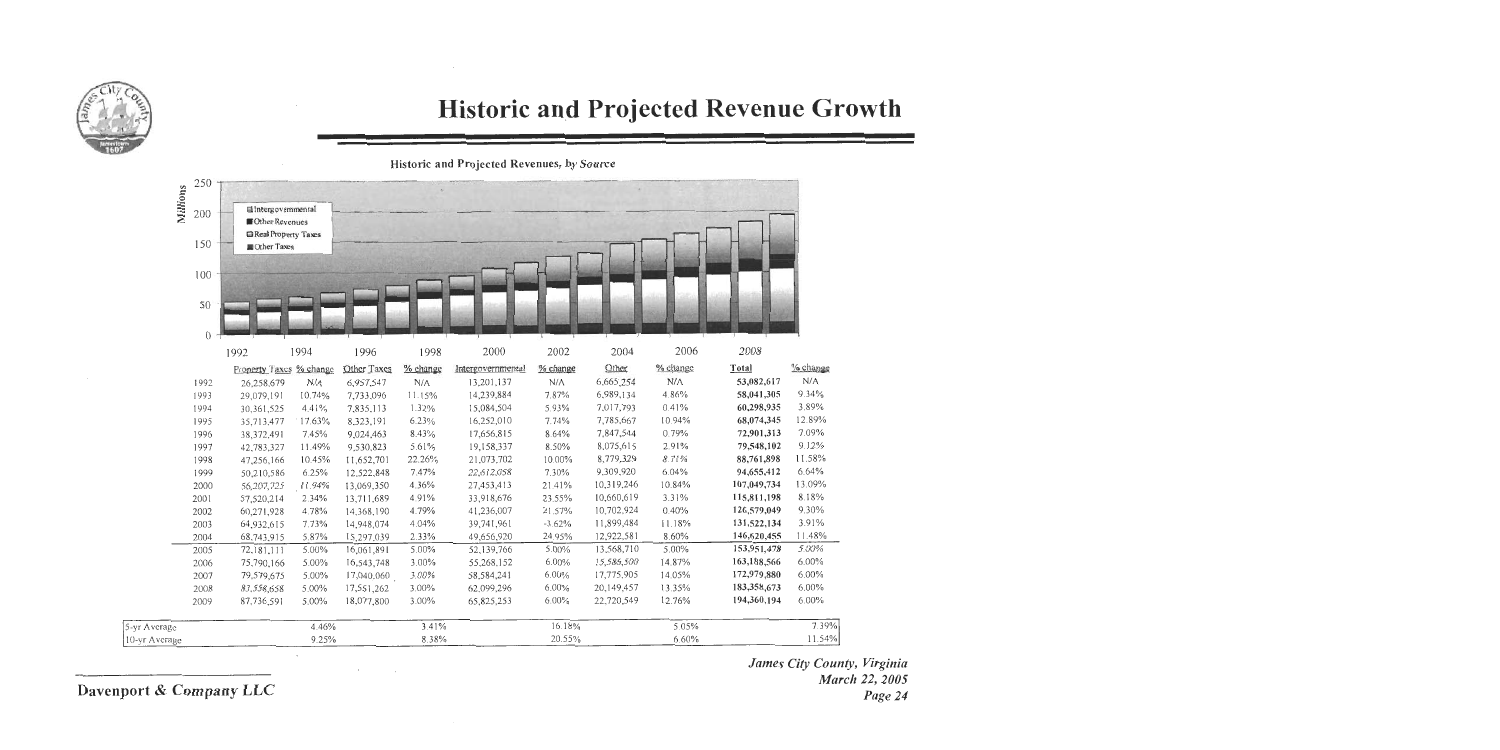

# Historic and Projected Per Capita Income

 $\sim$ 

| Per Capita   |        |          |  |  |  |  |  |  |
|--------------|--------|----------|--|--|--|--|--|--|
| Year         | Income | % Change |  |  |  |  |  |  |
| 1992         | 22,937 | N/A      |  |  |  |  |  |  |
| 1993         | 23,671 | 3.20%    |  |  |  |  |  |  |
| 1994         | 24,800 | 4.77%    |  |  |  |  |  |  |
| 1995         | 25,783 | 3.96%    |  |  |  |  |  |  |
| 1996         | 27,846 | 8.00%    |  |  |  |  |  |  |
| 1997         | 29,424 | 5.67%    |  |  |  |  |  |  |
| 1998         | 31,496 | 7.04%    |  |  |  |  |  |  |
| 1999         | 32,664 | 3.71%    |  |  |  |  |  |  |
| 2000         | 34,825 | 6.62%    |  |  |  |  |  |  |
| 2001         | 36,719 | 5.44%    |  |  |  |  |  |  |
| 2002         | 37,322 | 1.64%    |  |  |  |  |  |  |
| 2003         | 38,703 | 3.70%    |  |  |  |  |  |  |
| 2004         | 40,135 | 3.70%    |  |  |  |  |  |  |
| 2005         | 41,619 | 3.70%    |  |  |  |  |  |  |
| 2006         | 43,159 | 3.70%    |  |  |  |  |  |  |
| 2007         | 44,756 | 3.70%    |  |  |  |  |  |  |
|              |        |          |  |  |  |  |  |  |
| 5-yr Average | 3.70%  |          |  |  |  |  |  |  |
| 0-yr Average | 5.77%  |          |  |  |  |  |  |  |
|              |        |          |  |  |  |  |  |  |

 $\sim$ 

 $\cdot$ 



 $\sim$